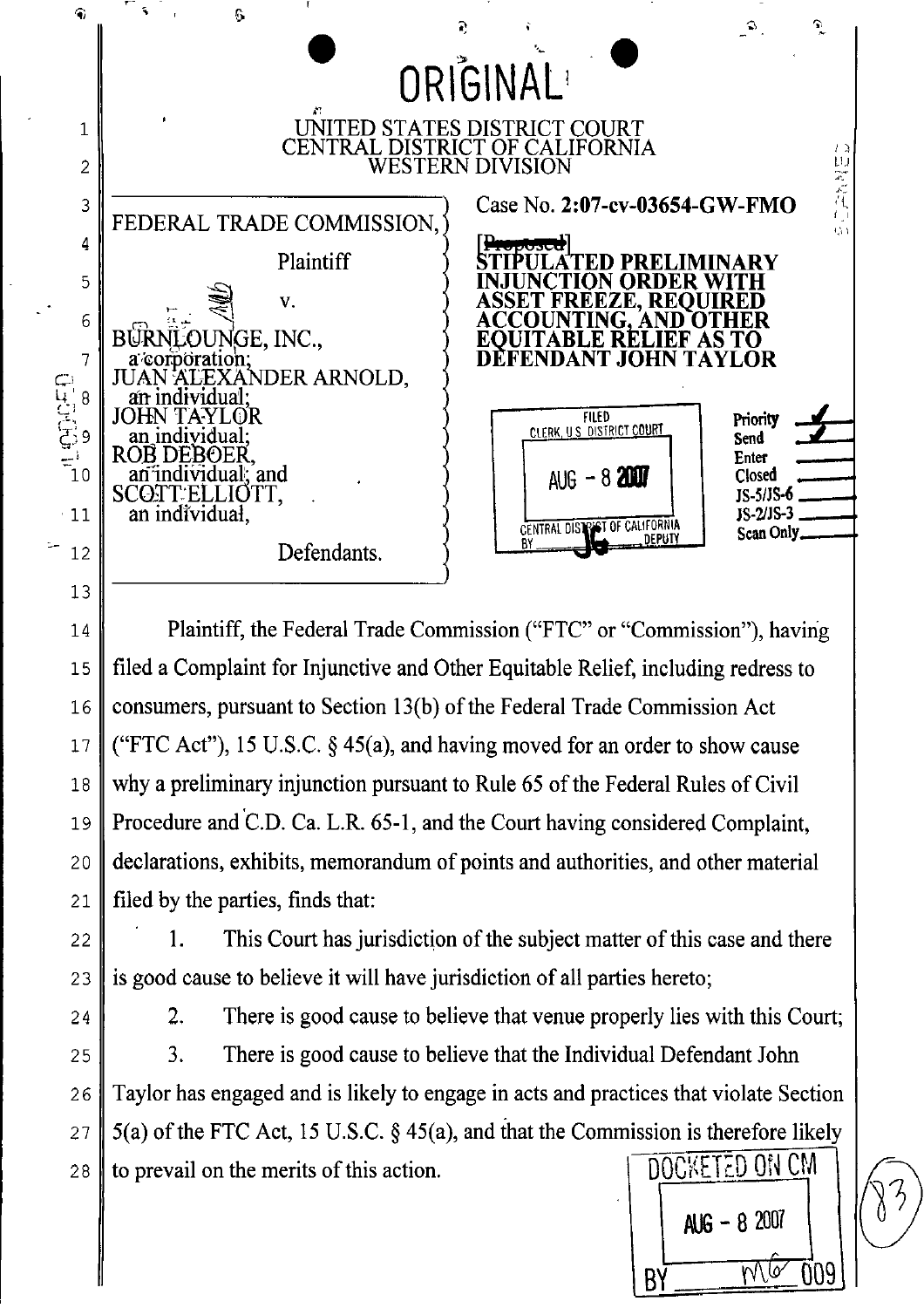4. The evidence set forth in the "Plaintiff Federal Trade Commission's  $\iota$  . Memorandum of Points and Authorities Supporting the Application for a Noticed  $\frac{11}{16}$ بر<br>أو م *Ex Parte* Temporary Restraining Order" and in the accompanying exhibits, and all<sup>+</sup>. , .;-, other documents filed by the parties show that the Individual Defendants engaged  $\overline{in}$ a classic pyramid scheme in violation of Section 5 of the FTC Act, 15 U.S.C. § 45(a). In accordance with Fed. R. Civ. P. 65, good cause therefore exists for  $\cdot$ issuing this preliminary injunction. Furthermore, to preserve the Court's ability to grant effective relief, there is good cause for the Court to enter an order preserving certain assets and to require that they provide an accounting of their assets and of the monies that they have received as a result of their activities challenged in the Complaint and expedited discovery.

• •

 $\mathfrak{I}$ 

 $\mathcal{L}$ 

1

 $\widehat{\mathbf{t}}$ 

 $\hat{\mathbf{S}}$ 

Ģ

2

*3* 

4

5

6

7

8

9

10

11

19

20

21

12 13 14 5. Weighing the equities and considering the Commission's likelihood of ultimate success, a preliminary injunction with asset freeze, requiring an accounting and other equitable relief is in the public interest.

15 16 17 18 6. No provision of this Order shall be construed as an admission or denial that Defendant John Taylor has engaged in any violations of the FTC Act. Factual stipulations herein are only for the purpose of entry of this stipulated preliminary injunction.

7. As an agency of the United States, no security is required of the Commission for the issuance of a preliminary injunction. *See* Fed. R. Civ. P. 65.

### **Definitions**

22 23 For the purpose of this preliminary injunction, the following definitions shall apply:

24 .25 26 27 28 1. "Asset" or "Assets" means any legal or equitable interest in, right to, or claimto, any real and personal property, including, but not limited to chattel, goods, instruments, equipment, fixtures, general intangibles, inventory, checks, notes, leaseholds, effects, contracts, mail or other deliveries, shares of stock, lists of consumer names, accounts, credits, mortgages, premises, receivables, funds,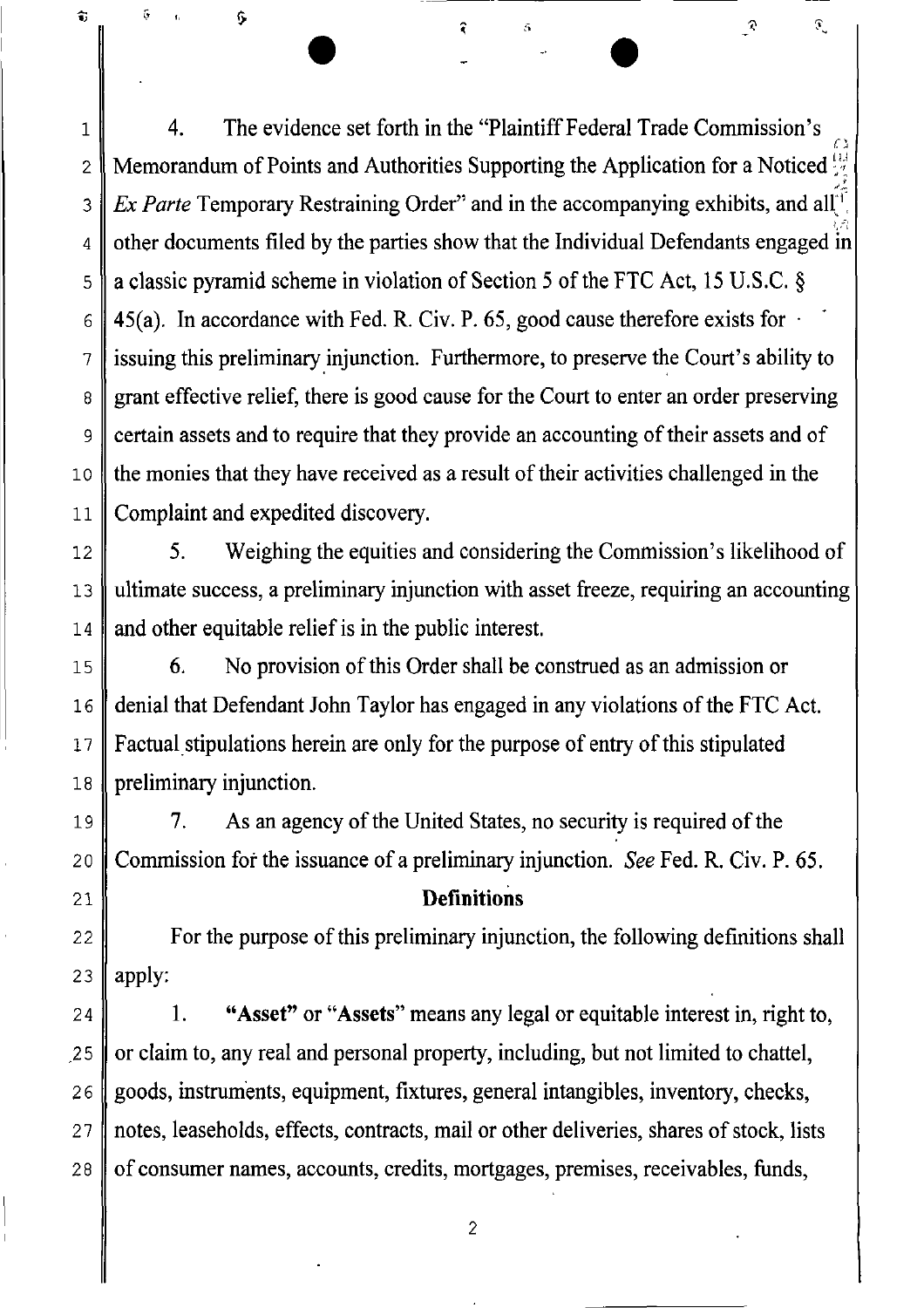and cash, wherever located, whether in the United States or abroad, and shall include both existing assets and assets acquired after the date of entry of this Order.

 $\bullet$   $\bullet$   $\bullet$   $\bullet$   $\bullet$   $\bullet$ 

 $\widehat{\mathbf{r}}$ 

いほうこし

 $\mathbb{Q}$ 

1

 $\hat{v}$ 

 $\mathbb{G}$ 

Ģ

2

3

4

5

7

10

11

16

17

26

27

28

2. "Individual Defendant" means John Taylor.

6 8 9 12 13 3. "Financial Institution" means any bank, savings and loan institution, credit union, or any financial depository of any kind including, but not limited to . any brokerage house, money market or mutual fund, telephone or common carrier, storage company, trustee, broker-dealer, escrow agent, title company, commodity trading company, credit card company, or precious metal dealer, or any other person, partnership, corporation, or other legal entity maintaining or having control of any records, accounts or other assets owned directly or indirectly, of record or beneficially, by the Individual Defendant, including accounts or other assets that any Defendant may control by virtue of being a signatory on said accounts.

14 15 4. "Marketing Program" means any multi-level marketing program, pyramid marketing scheme, Ponzi scheme, or chain marketing scheme.

5. "Mogul Program" means the BurnLounge Mogul Program through which participants earn monetary rewards.

18 19 20 6. "Person" means a natural person, an organization or other legal entity, including a corporation, partnership, sole proprietorship, limited liability company, association, or cooperative, or any other group or combination acting as an entity.

21 22 7. "Plaintiff' means the Federal Trade Commission ("Commission" or "FTC").

23 24 25 8. The terms "and" and "or" in this Order shall be construed<br>conjunctively or disjunctively as necessary, to make the applicable sentence or phrase inclusive rather than exclusive.

# ORDER I. PYRAMID PROHIBITION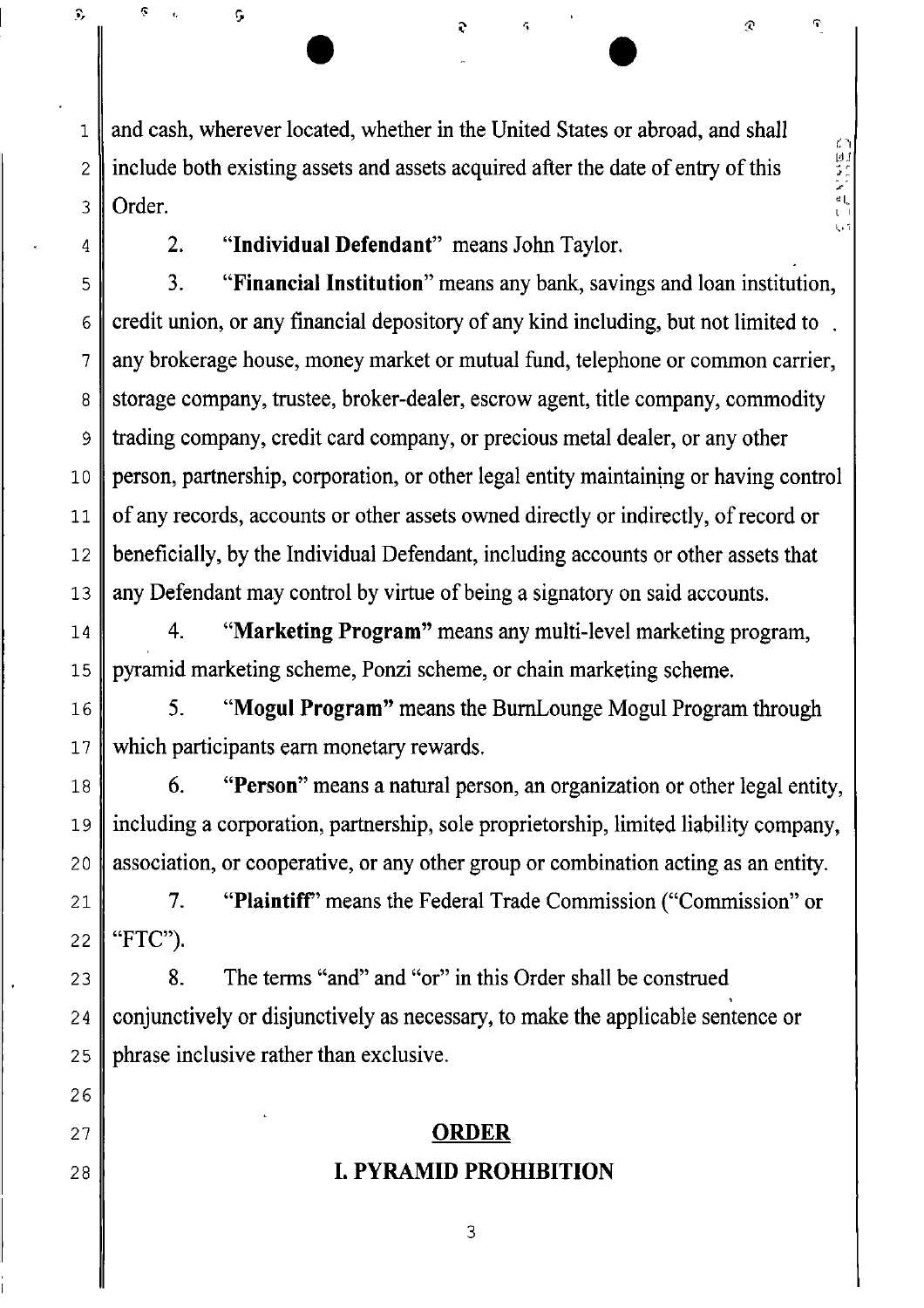**IT IS THEREFORE ORDERED** that the Individual Defendant is n temporarily restrained and enjoined from engaging, participating or assisting in, any manner or capacity whatsoever, from operating the Mogul Program or any Marketing Program that constitutes a pyramid scheme. ;:~  $(\sqrt{2})$ 

 $\bullet$   $\bullet$   $\bullet$   $\bullet$ 

### **II. INJUNCTION AGAINST MISREPRESENTATION**

IT IS FURTHER ORDERED that, in connection with the advertising, promoting, marketing, offering or providing, or assisting others in the advertising, promoting, marketing, offering or providing the Mogul Program, Marketing Program or any business investment opportunity, the Individual Defendant is hereby temporarily restrained and enjoined from making or assisting in the making of, expressly or by implication, orally or in writing, any false or misleading statement or representation of material fact, including, but not limit to: misrepresenting that consumers who participate in the Mogul Program, Marketing Program or business investment opportunity will or are likely to receive substantial income.

16

1

 $\ddot{\phantom{1}}$ 

 $\hat{\mathbf{r}}$ 

Ģ

2

3

4

5

6

7

8

9

10

11

12

13

14

15

27

28

### **III. INJUNCTION AGAINST MATERIAL OMISSIONS**

17 18 19 2 a 21 22 23 24 25 26 IT IS FURTHER ORDERED that, in connection with the advertising, promoting, marketing, offering or providing, or assisting others in the advertising, promoting, marketing, offering or providing the Mogul Program, Marketing Program or any business investment opportunity, the Individual Defendant is hereby temporarily restrained and enjoined from failing to disclose, clearly and conspicuously, orally or in writing, all information material to a consumer's decision to participate in the Mogul Program, Marketing Program or business investment opportunity, including, but not limited to, the fact that the structure of the Mogul Program, Marketing Program or business investment opportunity prevents the vast majority of participants from making substantial income.

### **IV. ASSET FREEZE**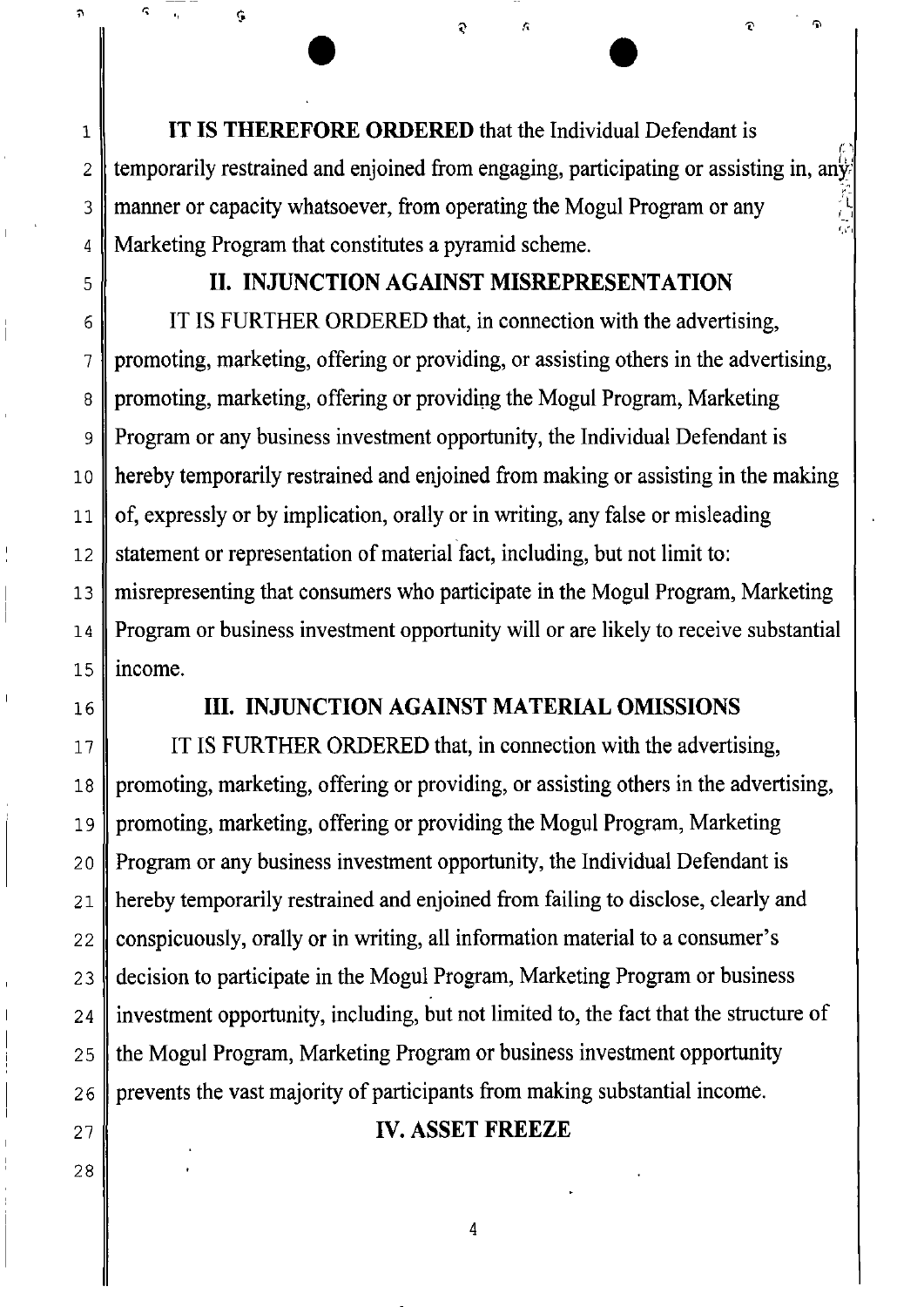IT IS FURTHER ORDERED that the Individual Defendant is hereby . temporarily restrained and enjoined from:

1

 $\ddot{\text{a}}$ 

Ç

Ģ

2

3

4

5

6

7

8

9

10

11

12

13

14

15

16

17

18

19

20

21

22

23

24

25

26

27

28

 $\bullet$ 

 $\ddot{\bullet}$ 

- ng<br>Ngj A. Transferring, converting, encumbering, selling, concealing, dissipating, *r.* <sup>I</sup> ' , disbursing, assigning, spending, withdrawing, or otherwise disposing of any assets, wherever located, that are (1) owned or controlled, in whole or in part, by the Individual Defendant; (2) titled or held in the name, singly or jointly, of the Individual Defendant; (3) in the actual or constructive possession of the Individual Defendant; or (4) owned, controlled by, or in the actual or constructive possession of any corporation, partnership, or other entity directly or indirectly owned, managed, or controlled by, or under common control with, the Individual Defendant including, but not limited to, any assets held by or for the Individual Defendant at any bank or savings and loan institution, or with any financial institution, as defined above, or other depository of any kind;
	- B. Opening or causing to be opened any safe deposit boxes or other storage facility or container titled in the name of or subject to access by the Individual Defendant;
		- C. Incurring charges or cash advances on any credit card, debit card, or checking card issued in the name, singly or jointly, of the Individual Defendant; and

D. Securing a loan with or incurring a lien on the real property, the personal property, or other asset in the name, singly or jointly, of the Individual Defendant.

Provided further, the Individual Defendant shall be allowed to spend funds from frozen assets to pay reasonable ordinary and necessary monthly living expenses (not to exceed \$5000 per month) established prior to the filing of the instant litigation, including mortgage payments, rent, car payments, alimony, child

 $\degree$  5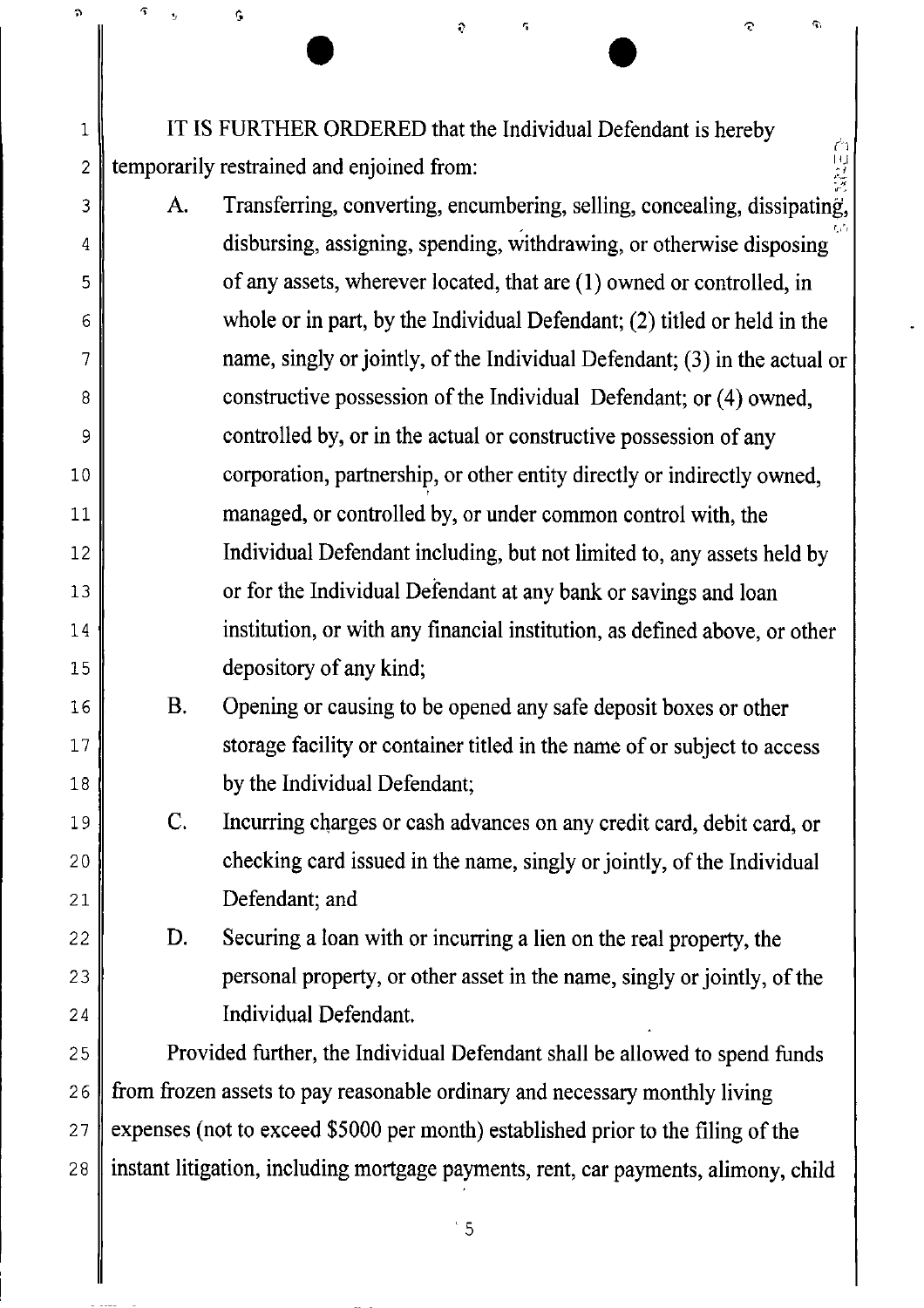1 2 3 4 5 6 7 8 9 10 support, and medical expenses. The Individual Defendant may also spend any future earnings. The Indiviudal Defendant may use debit cards with regards to any.<sup>11</sup> future earnings. The Individual Defendant shall incur no new debt provided that he<sub>i</sub> 1,:1 may use credit cards to pay reasonable ordinary and necessary monthly living expenses established prior to the filing of the instant litigation within the limitation of spending funds from frozen assets provided in this paragraph. Provided further, the Plaintiff shall have the right to move to modify this order after receipt of information required to be disclosed by the Individual Defendant under Paragraph VIII on the grounds that the living expenses of the Individual Defendant are not reasonable.

• • \_\_ ,.~Il-' - \_ ~~'='-==="-'

11 12 13 14 15 16 17 18 19 20 Provided further, that the Individual Defendant shall be allowed to expend \$20,000 for attorneys' fees. In the event, the Individual Defendant seeks to pay his attorneys more than the initial \$20,000 for attorneys' fees, the Individual Defendant shall provide Counsel for Plaintiff with a description of the fees and a general description of the legal services rendered. Each such request shall be no more than \$20,000 at a time. If Plaintiff objects to payment of the fees within ten days of receipt of the description of the fees and legal services by communicating such objection to Counsel for the Individual Defendant, the Individual Defendant shall then submit his request to pay such fees to the Court for such order as Court deems appropriate.

### 21

22

23

24

25

26

## V. **DUTIES OF THIRD-PARTY ASSET HOLDERS**

IT IS FURTHER ORDERED that any financial institution, business entity, or person that holds, controls or maintains custody of any account or asset titled in the name of, held for the benefit of, or otherwise under the control of the Individual Defendant, or has held, controlled or maintained custody of any such account or asset at any time since October 1, 2005, shall:

27 28 A. Prohibit any person or entity from withdrawing, removing, assigning, transferring, pledging, encumbering, disbursing, dissipating,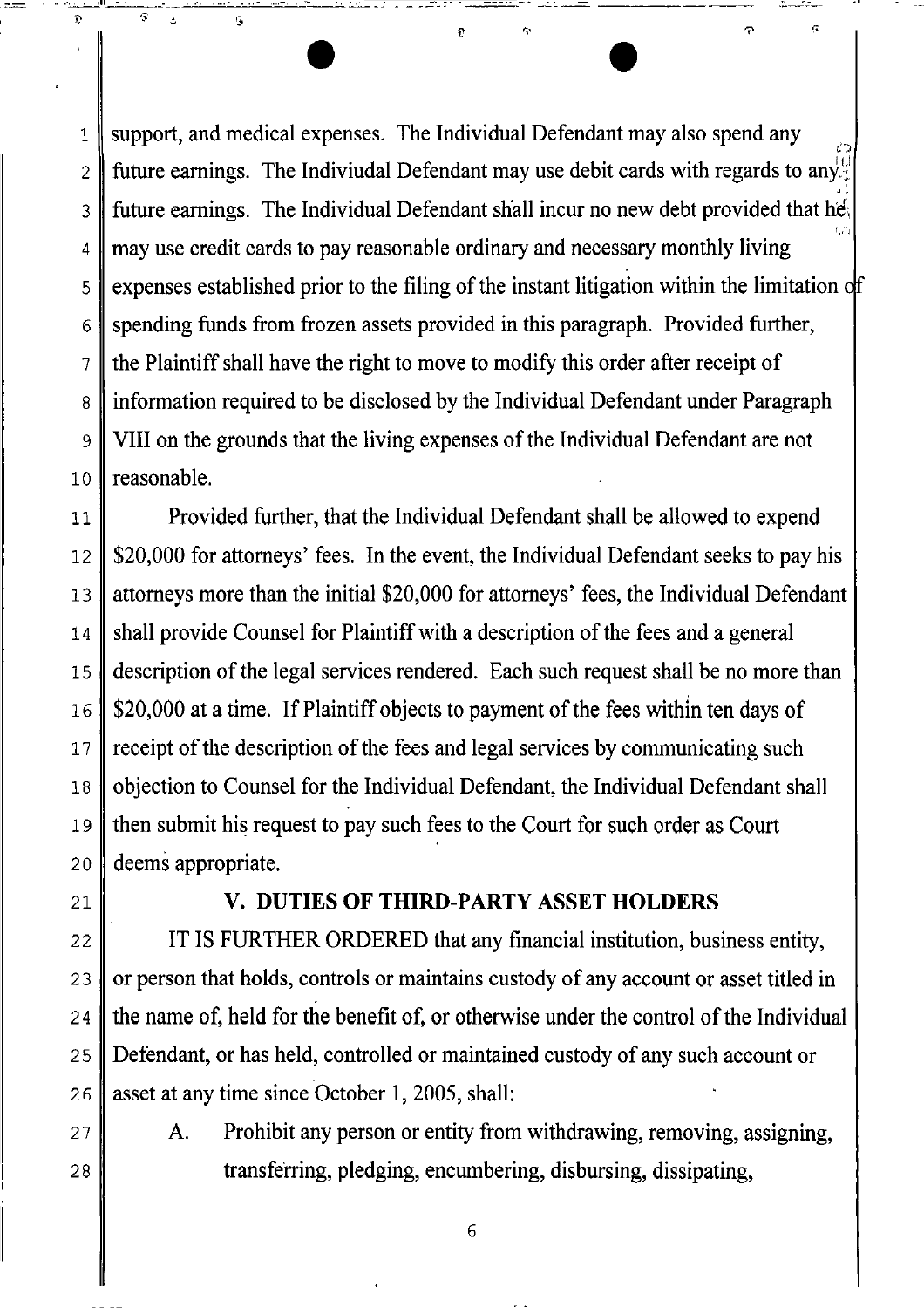| T)             | $\overline{\mathbf{v}}$<br>$\mathbf{v}_i$ | c,<br>G.<br>Q<br>Đ.                                                     |
|----------------|-------------------------------------------|-------------------------------------------------------------------------|
|                |                                           |                                                                         |
| 1              |                                           | converting, selling, or otherwise disposing of any such asset except as |
| $\overline{2}$ |                                           | provided in Paragraph IV or directed by further order of the Court;     |
| 3              | <b>B.</b>                                 | Deny any person or entity access to any safe deposit box or other       |
| 4              |                                           | storage facility that is:                                               |
| 5              |                                           | titled in the name of the Individual Defendant, either<br>1.            |
| 6              |                                           | individually or jointly; or                                             |
| 7              |                                           | otherwise held for the benefit of or subject to access by the<br>2.     |
| 8              |                                           | Individual Defendant.                                                   |
| 9              | C.                                        | Provide counsel for the Commission, within five (5) business days of    |
| 10             |                                           | receiving a copy of this Order, a sworn statement setting forth:        |
| 11             |                                           | the identification number of each such account or asset titled in<br>1. |
| 12             |                                           | the name, individually or jointly, or held on behalf of, or for the     |
| 13             |                                           | benefit of, the Individual Defendant;                                   |
| 14             |                                           | the balance of each such account, or a description of the nature<br>2.  |
| 15             |                                           | and value of such asset as of the time this Order is served, and,       |
| 16             |                                           | if the account or other asset has been closed or removed, the           |
| 17             |                                           | date closed or removed, the total funds removed in order to             |
| 18             |                                           | close the account, and the name of the person or entity to              |
| 19             |                                           | whom such account or other asset was remitted; and                      |
| 20             |                                           | 3.<br>the identification of any safe deposit box or other storage       |
| 21             |                                           | facility or container that is either titled in the name, individually   |
| 22             |                                           | or jointly, of the Individual Defendant or is otherwise subject to      |
| 23             |                                           | access by the Individual Defendant;                                     |
| 24             | D.                                        | Upon the request by the Commission, promptly provide, within five       |
| 25             |                                           | (5) business days of receipt of the request, the Commission with        |
| 26             |                                           | copies of records or other documentation requested by the               |
| 27             |                                           | Commission pertaining to such account or asset, including but not       |
| 28             |                                           | limited to originals or copies of account applications, account         |
|                |                                           |                                                                         |

 $\tilde{\boldsymbol{v}}$ 

 $\hat{\mathbf{v}}_i$ 

ç,

 $\hat{\mathbf{r}}$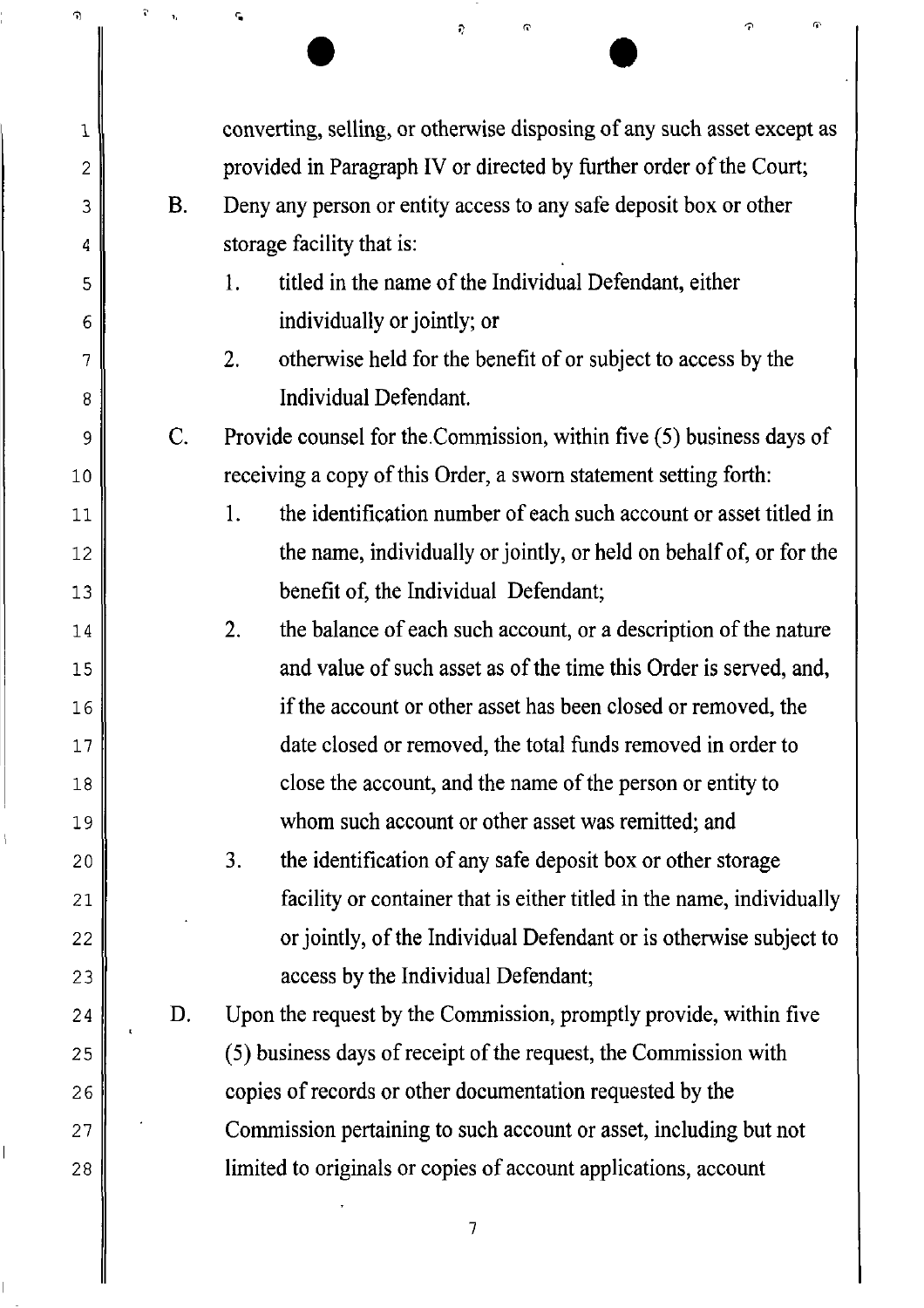| $\tilde{\boldsymbol{\theta}}$ | $\vec{r}$ | G.<br>$\mathbf{r}$                                                               |
|-------------------------------|-----------|----------------------------------------------------------------------------------|
|                               |           |                                                                                  |
| 1                             |           | statements, signature cards, checks, drafts, deposit tickets, transfers          |
| 2                             |           | to and from the accounts, all other debit and credit instruments or              |
| 3                             |           | 口付き オオロ<br>slips, currency transaction reports, 1099 forms, and safe deposit box |
| 4                             |           | ς,<br>logs; and                                                                  |
| 5                             | Ε.        | Cooperate with all reasonable requests of the Commission relating to             |
| 6                             |           | implementation of this Order.                                                    |
| 7                             |           | VI. FOREIGN ASSET REPATRIATION                                                   |
| 8                             |           | IT IS FURTHER ORDERED that within five (5) business days following the           |
| 9                             |           | service of this Order, the Individual Defendant shall:                           |
| 10                            | $A$ .     | Provide the Commission with a full accounting of all funds,                      |
| 11                            |           | documents, and assets located outside of the United States which are             |
| 12                            |           | (1) titled in the name, individually or jointly, of the Individual               |
| 13                            |           | Defendant; or $(2)$ held by any person or entity for the benefit of the          |
| 14                            |           | Individual Defendant; or (3) under the direct or indirect control,               |
| 15                            |           | whether jointly or singly, of the Individual Defendant;                          |
| 16                            | Β.        | Transfer to the territory of the United States all funds, documents, and         |
| 17                            |           | assets located outside of the United States which are (1) titled in the          |
| 18                            |           | name individually or jointly of the Individual Defendant; or (2) held by         |
| 19                            |           | any person or entity for the benefit of the Individual Defendant; or (3)         |
| 20                            |           | under the Individual Defendant's direct or indirect control, whether             |
| 21                            |           | jointly or singly;                                                               |
| 22                            | C.        | Hold and retain all repatriated funds, documents, and assets, and                |
| 23                            |           | prevent any transfer, disposition, or dissipation whatsoever of any              |
| 24                            |           | funds or assets, except as required by this Order; or for any funds,             |
| 25                            |           | documents, or assets held by or in the name of the Individual                    |
| 26                            |           | Defendant; and                                                                   |
| 27                            | D.        | Provide the Commission access to all records of funds, documents,                |
| 28                            |           | or assets of the Individual Defendant held by financial institutions or          |

i)

ľ

 $\hat{\mathbf{v}} = \hat{\mathbf{v}}$ 

 $\hat{\bullet}$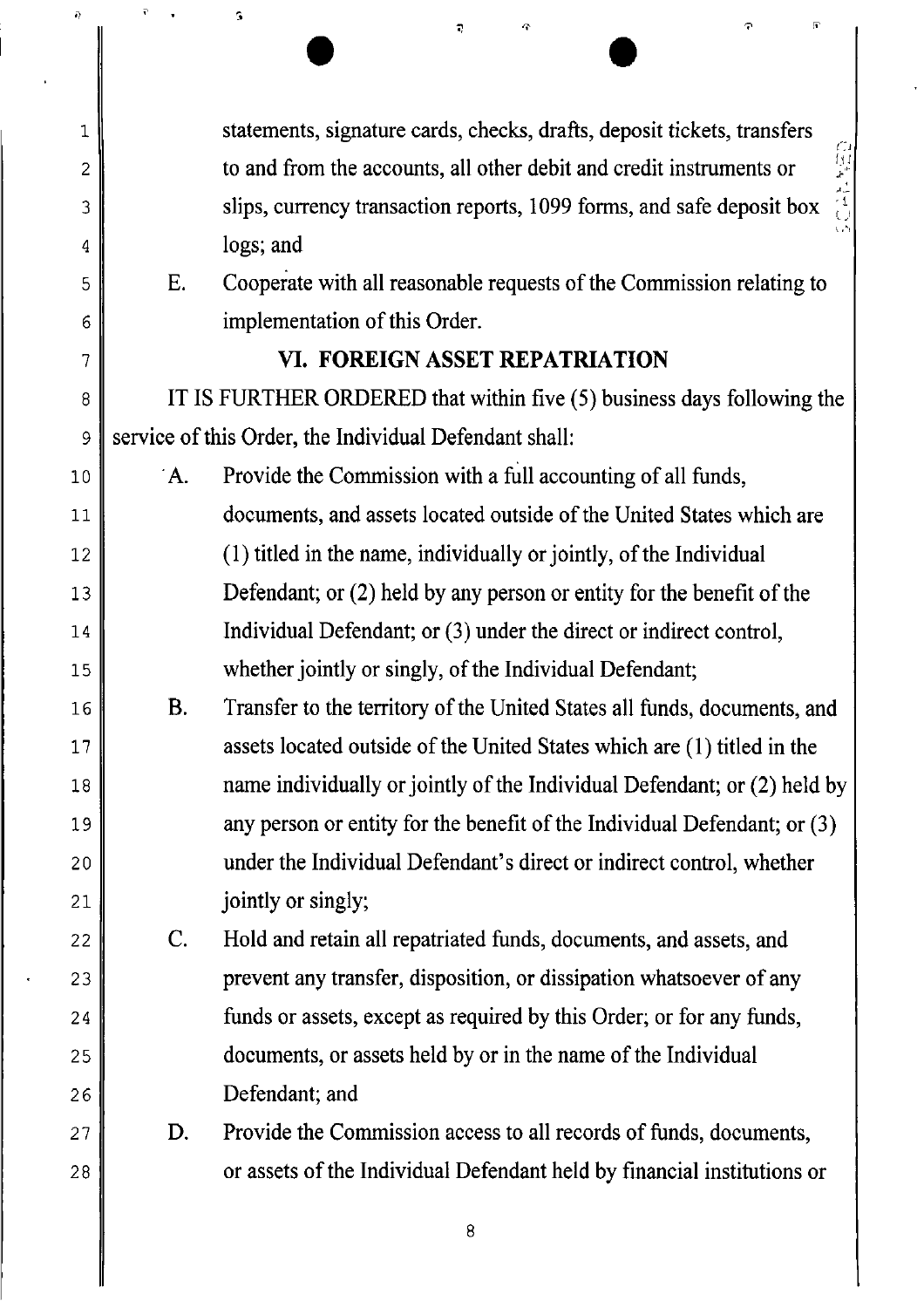other entities or individuals located outside the United States by signing a Consent to Release of Financial Records, to be supplied by **Plaintiff.** The contract of the contract of the contract of the contract of the contract of the contract of the contract of the contract of the contract of the contract of the contract of the contract of the contract of t

 $\Box$ 

*;;T*,  $\mathbf{r}^{\prime}$ 

## **VII. INTERFERENCE WITH REPATRIATION**

 $\bullet$ 

IT IS FURTHER ORDERED that the Individual Defendant is hereby temporarily restrained and enjoined from taking any action, directly or indirectly, which may result in the encumbrance or dissipation of funds, documents, or assets held outside of the United States, or in the hindrance of the repatriation required by the preceding Section of this Order, including but not limited to:

10 11 12 13 14 A. Sending any statement, letter, fax, e-mail or wire transmission, telephoning or engaging in any other act, directly or indirectly, that results in a determination by a foreign trustee or other entity that a "duress" event has occurred under the terms of a foreign trust agreement until such time that all assets have been fully repatriated pursuant to the preceding Section of this Order; and

15 18 B. Notifying any trustee, protector or other agent of any foreign trust or other related entities of either the existence of this Order, or of the fact that repatriation is required pursuant to a Court Order, until such time that all assets have been fully repatriated pursuant to the preceding Section of this Order.

19

20

21

22

23

24

25

26

27

28

16

17

1

 $\hat{r}$ 

ç

2

3

4

5

6

7

8

9

# **VIII. FINANCIAL STATEMENTS AND ACCOUNTING**

IT IS FURTHER ORDERED that, within five (5) business days after service of this Order, the Individual Defendant shall provide to counsel for Plaintiff:

A. A completed financial statement signed under penalty of perjury and accurate as of the date of entry of this Order, in the form provided as Attachment A; and

B. A full and complete disclosure of all financial information and records in their care, custody or control that relates to any financial transaction with BumLounge.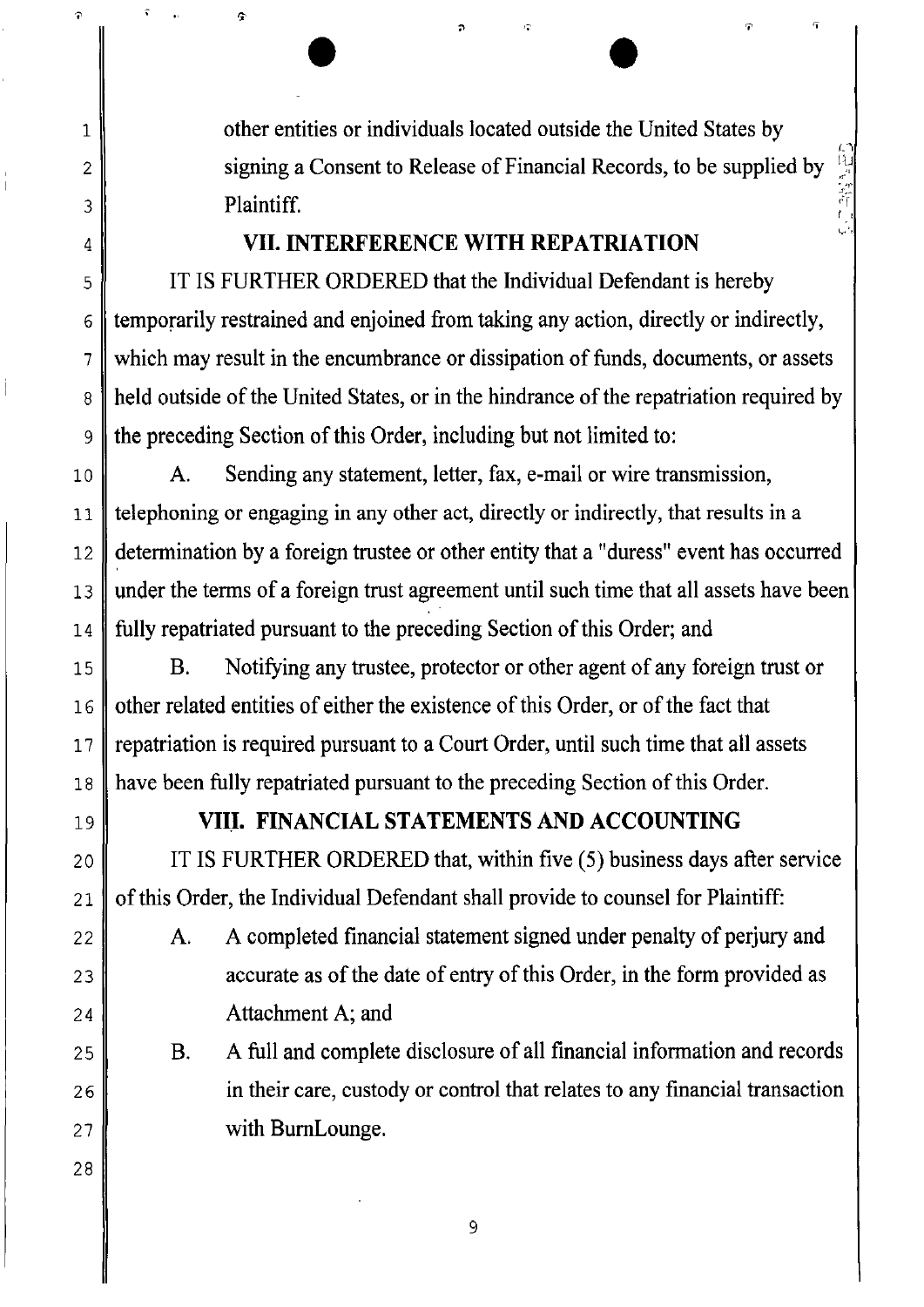• • L Provided that prior submission to Plaintiff of the information required by this paragraph shall be deemed to satisfy this paragraph.

# **IX. MAINTENANCE OF RECORDS**

- .; "

IT IS FURTHER ORDERED that the Individual Defendant, and his officers,  $\mathbb{C}(\cdot)$ agents, servants, employees, and attorneys, and those in active concert or participation with them who receive actual notice of this Order, are hereby temporarily restrained and enjoined from directly or indirectly destroying, mutilating, erasing, altering, concealing or disposing of, in any manner, directly or indirectly, any documents that relate to the business practices or business or personal finances of the Individual Defendant.

# **X. SERVICE OF ORDER BY FAX**

IT IS FURTHER ORDERED that copies of this Order may be served by anymeans, including facsimile transmission, upon anyfinancial institution or other entity or person that may have possession, custody, or control of any documents or assets of the Individual Defendant, or that may be subject to anyprovision of this Order.

### **XI. CONSUMER CREDIT REPORTS**

IT IS FURTHER ORDERED that, pursuant to Section 604 of the Fair Credit Reporting Act, 15 U.S.C. §168Ib, any consumer reporting agency may furnish the Commission with a consumer report concerning the Individual Defendant.

22

23

24

25

26

.J

9

1

2

3

4

5

6

7

8

9

10

11

12

13

14

15

16

17

18

19

20

21

### **XII. SERVICE ON THE COMMISSION'**

IT IS FURTHER ORDERED that, with regard to any correspondence, pleadings, or notifications related to this Order, service on the Commission shall be performed by personal or facsimile delivery (butnot delivery by U.S. Mail) to the attention of:

27 28

Chris M. Couillou, Esq.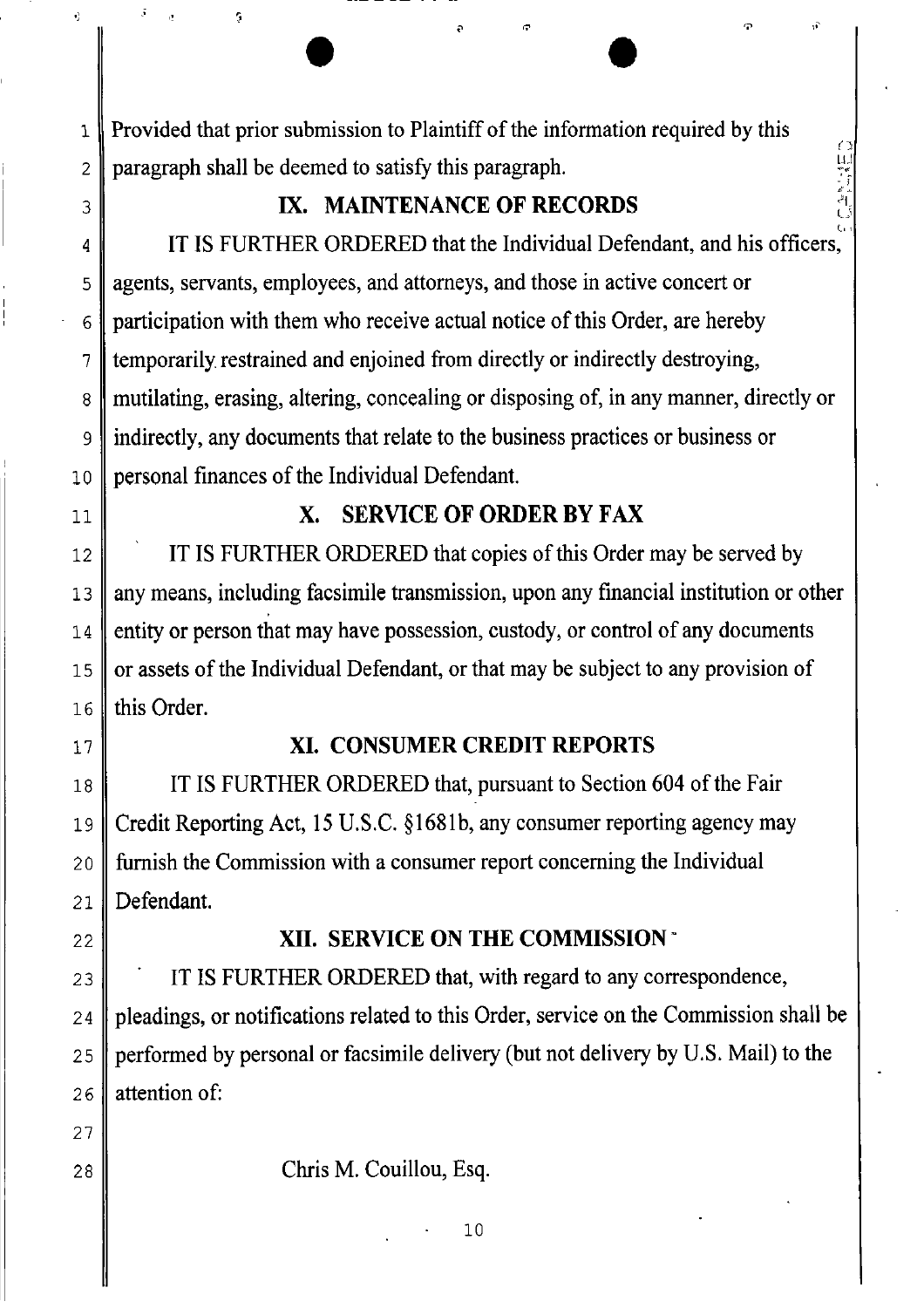$\bullet$ Federal Trade Commission 225 Peachtree Street, Suite 1500 Atlanta, Georgia 30303,<br>facsimile number (404) 656-1379

before 5:00 pm (EDT) of the day that such service is due.

¢

### **XIII.NOTIFICATION OF EMPLOYMENT**

IT IS FURTHER ORDERED that the Individual Defendant shall notify Plaintiff of any employment with or work for a company using multi-level marketing within seven (7) days of the begining of such employment or work. Such notification shall include the name and address of the company.

**SO ORDERED,** this  $\frac{7}{\mu}$  day of  $\mu$   $\mu$   $\mu$   $\tau$ , 2007.

Hon. George H.

 $\vec{r}$ 

United States District Judge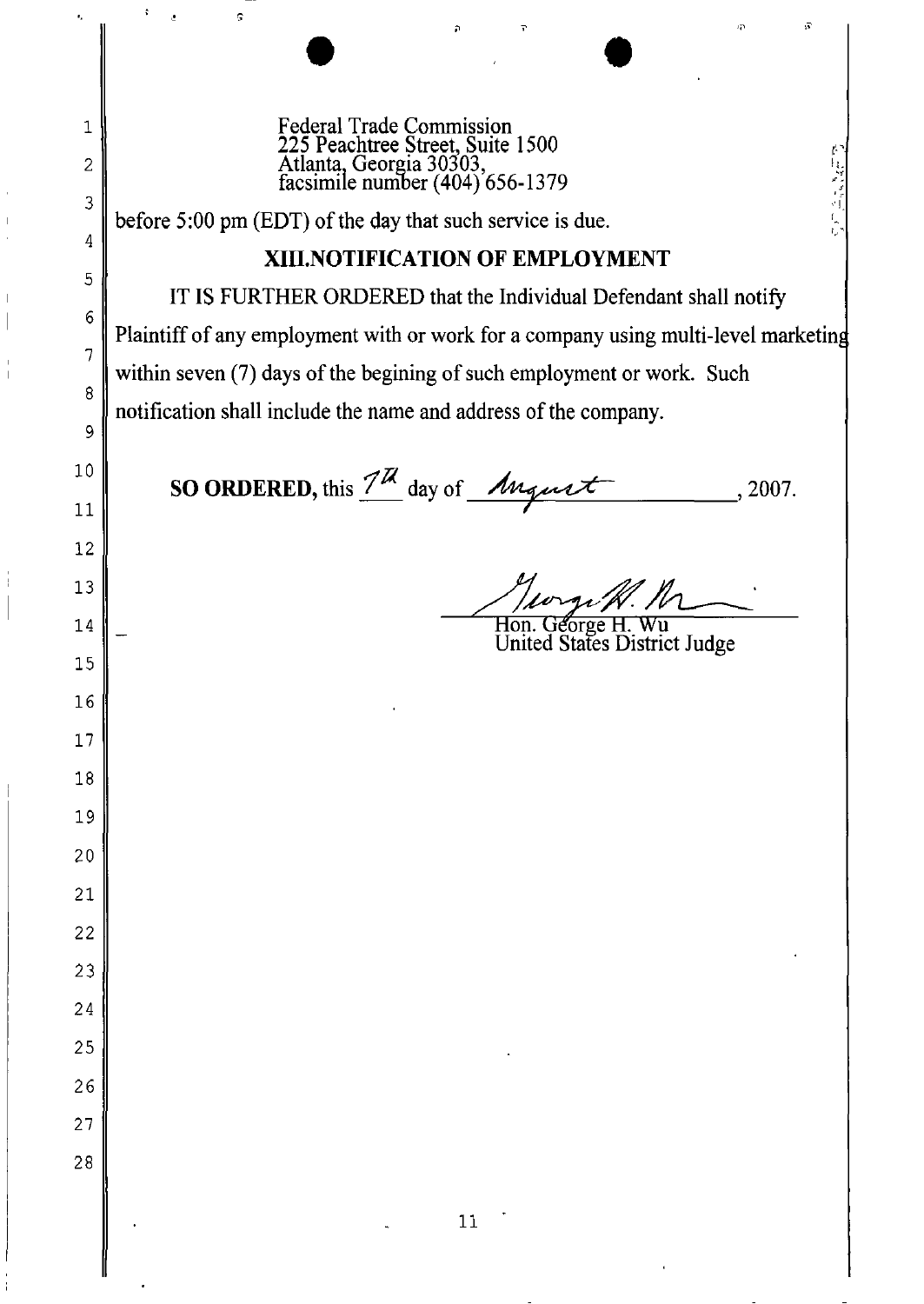$\bullet$  $\mathcal{Z}_3$ **THE PARTIES STIPULATE TO THE FOREGOING ORDER:**  1 2  $3^{\circ}$  Cain M. Couillou  $\frac{1}{2}$  $\frac{V}{V}$ Chris M. Couillou 4 ccouilIou@ftc.gov Counsel for the Plaintiff 5 Federal Trade Commission 225 Peachtree Street, Suite 1500 6 Atlanta, GA 30303 7 (404) 656-1353 (voice) (404) 656-1379 (fax) 8 9 10  $\overline{\phantom{a}}$ DavId J. Pasternak, Esq. John Marcus Taylor Defendant Pasternak Pasternak & Patton 11 Counsel for Defendant John Taylor<br>djp@paslaw.com<br>1875 Century Park East, Suite 2200 12 13  $\text{Log Angeles, CA}$  90067-2523  $\overline{\phantom{a}}$ (310) 553-1500 (voice)<br>(310) 553-1540 (fax) 14  $\overline{\phantom{a}}$ 15 ╎ 16 I 17 I 18  $\overline{\phantom{a}}$ 19 I 20  $\overline{\phantom{a}}$ 21  $\overline{\phantom{a}}$ 22 23 24  $\overline{\phantom{a}}$ 25  $\overline{\phantom{a}}$ 26 I 27  $\overline{\phantom{a}}$ 28  $\overline{\phantom{a}}$ 12

 $\mathbf{r} = \mathbf{r}$  , where  $\mathbf{r} = \mathbf{r}$  , we can assume that  $\mathbf{r} = \mathbf{r}$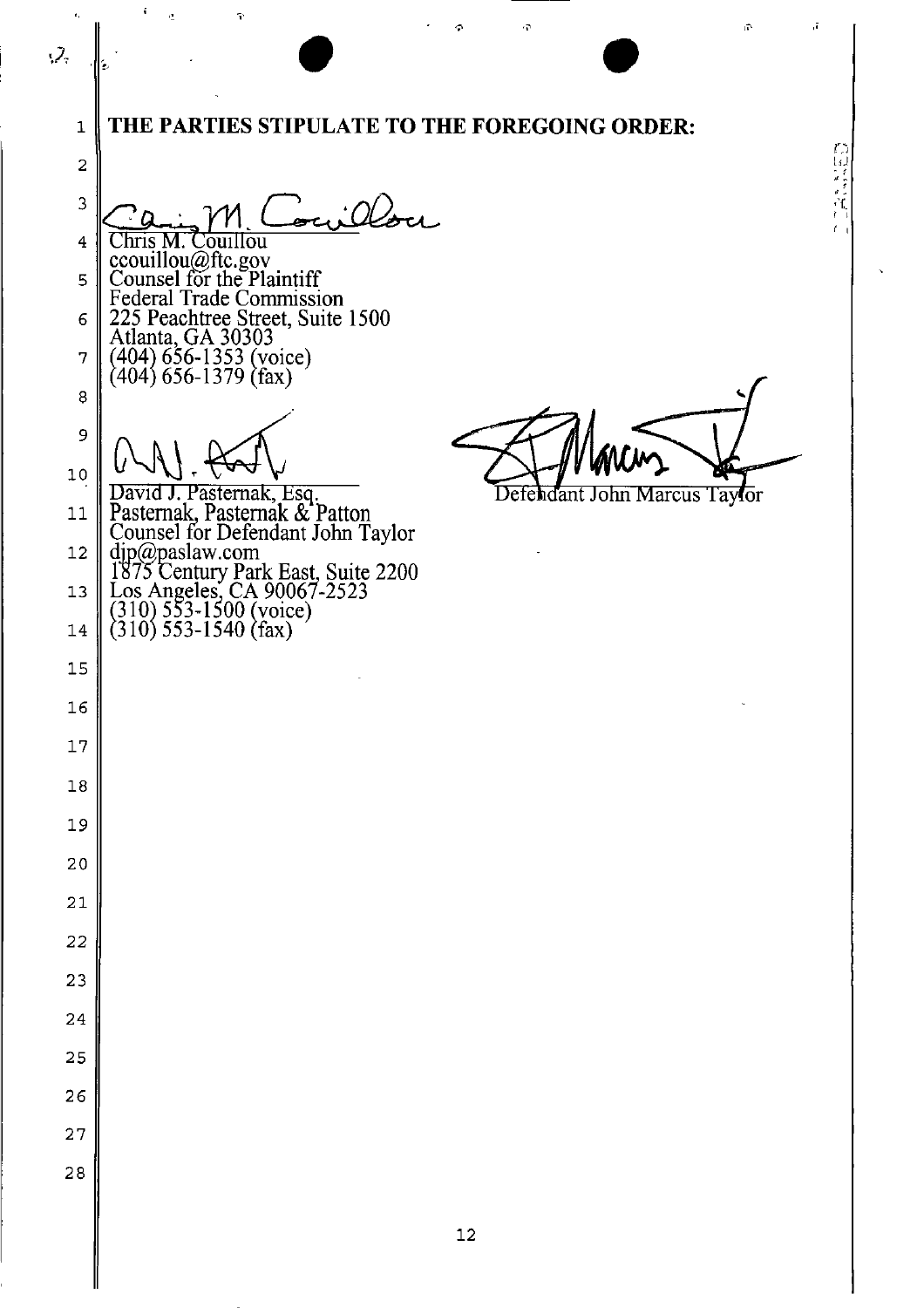|         |                                                                                                                                                                                                           | <b>BACKGROUND INFORMATION</b>       |          | 45           |
|---------|-----------------------------------------------------------------------------------------------------------------------------------------------------------------------------------------------------------|-------------------------------------|----------|--------------|
|         |                                                                                                                                                                                                           |                                     |          | י שו<br>גובל |
| ltem L  | <b>Information About You</b>                                                                                                                                                                              |                                     |          | 瑢<br>・よん     |
|         |                                                                                                                                                                                                           |                                     |          |              |
|         |                                                                                                                                                                                                           |                                     |          |              |
|         |                                                                                                                                                                                                           |                                     |          |              |
|         |                                                                                                                                                                                                           |                                     |          |              |
|         |                                                                                                                                                                                                           |                                     |          |              |
|         | Previous Addresses for past five years:                                                                                                                                                                   |                                     |          |              |
|         |                                                                                                                                                                                                           |                                     |          |              |
|         | Address entertainment of the contract of the Real or Own? From Until                                                                                                                                      |                                     |          |              |
|         | Identify any other name(s) and/or social security number(s) you have used, and the time period(s) during which they                                                                                       |                                     |          |              |
|         |                                                                                                                                                                                                           |                                     |          |              |
|         | Information About Your Spouse or Live-In Companion                                                                                                                                                        |                                     |          |              |
| Item 2. |                                                                                                                                                                                                           |                                     |          |              |
|         |                                                                                                                                                                                                           |                                     |          |              |
|         | Place of Birth Commission of Birth Commission and Date of Birth Commission of Birth<br>Identify any other name(s) und/or social security number(s) your spouse/companion has used, and the time period(s) |                                     |          |              |
|         |                                                                                                                                                                                                           |                                     |          |              |
|         |                                                                                                                                                                                                           |                                     |          |              |
|         |                                                                                                                                                                                                           |                                     |          |              |
|         |                                                                                                                                                                                                           |                                     |          |              |
|         |                                                                                                                                                                                                           |                                     |          |              |
|         |                                                                                                                                                                                                           |                                     |          |              |
|         |                                                                                                                                                                                                           |                                     |          |              |
| Item 3. | Information About Your Previous Spease                                                                                                                                                                    |                                     |          |              |
|         |                                                                                                                                                                                                           |                                     |          |              |
|         | Social Security No. Date of Birth Continuing Social Security No.                                                                                                                                          |                                     |          |              |
|         |                                                                                                                                                                                                           |                                     |          |              |
| Item 4  | Contact Information                                                                                                                                                                                       |                                     |          |              |
|         |                                                                                                                                                                                                           | $\sqrt{3}$<br>Attachment A. page 17 | Initials |              |
|         |                                                                                                                                                                                                           |                                     |          |              |

 $\label{eq:2.1} \frac{1}{\sqrt{2\pi}}\left(\frac{1}{\sqrt{2\pi}}\right)^{2} \left(\frac{1}{\sqrt{2\pi}}\right)^{2} \left(\frac{1}{\sqrt{2\pi}}\right)^{2} \left(\frac{1}{\sqrt{2\pi}}\right)^{2} \left(\frac{1}{\sqrt{2\pi}}\right)^{2} \left(\frac{1}{\sqrt{2\pi}}\right)^{2} \left(\frac{1}{\sqrt{2\pi}}\right)^{2} \left(\frac{1}{\sqrt{2\pi}}\right)^{2} \left(\frac{1}{\sqrt{2\pi}}\right)^{2} \left(\frac{1}{\sqrt{2\pi}}\right)^{2$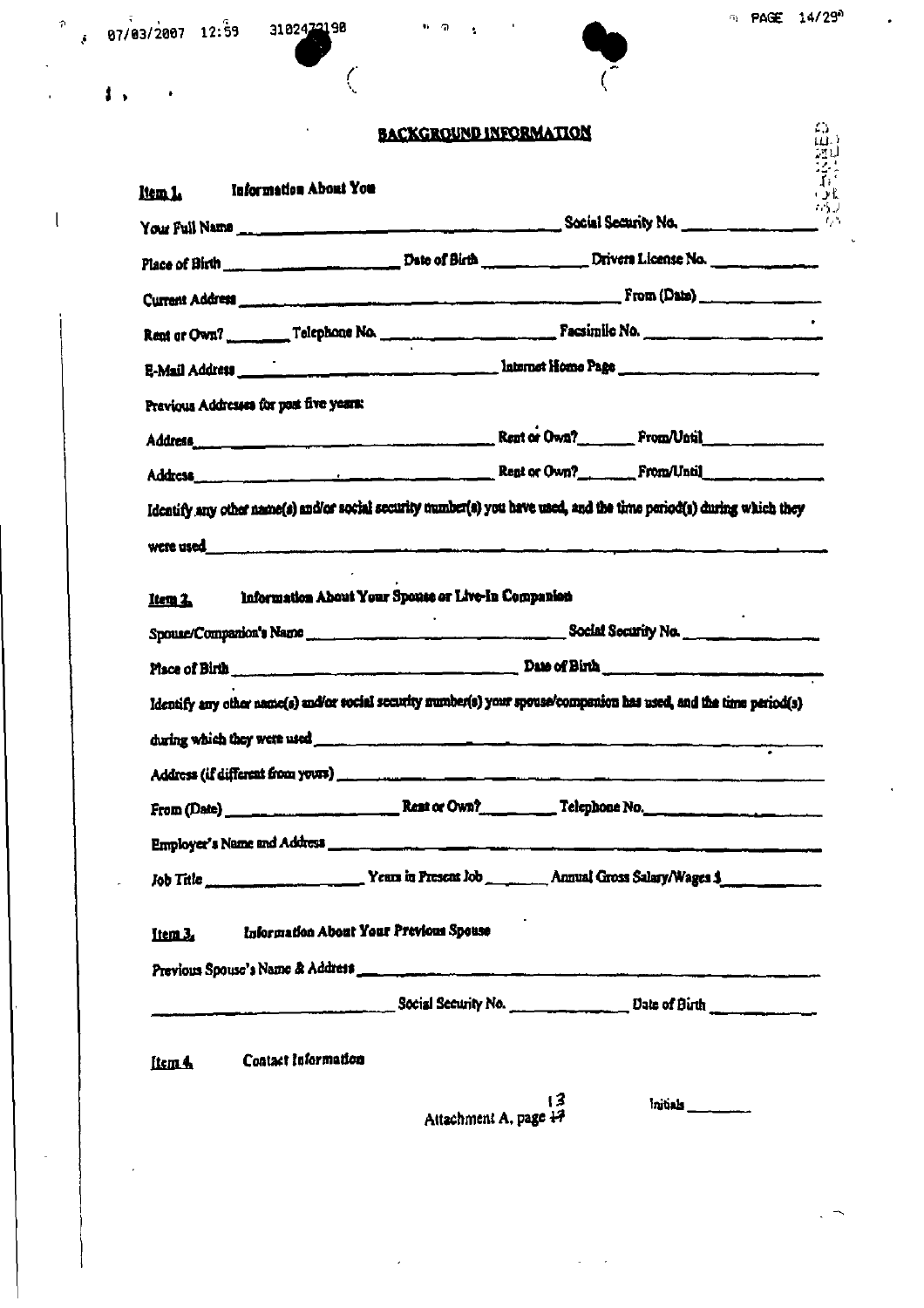$87/83/2007$  12:59 3102472198 .  $9/83/2007$  12:59 3102472198

 $\tau^{(n)}$ 

 $\ddot{\phantom{0}}$ 

 $\zeta$ 



 $\langle \rangle$  . <br> <br> O  $\langle \rangle$ 

 $\epsilon$ 

|                   |                                                 | Telephone No.                                                                                                                                                                                                                                                                                                                                                                                                                                                                                                                                   |
|-------------------|-------------------------------------------------|-------------------------------------------------------------------------------------------------------------------------------------------------------------------------------------------------------------------------------------------------------------------------------------------------------------------------------------------------------------------------------------------------------------------------------------------------------------------------------------------------------------------------------------------------|
| Item <b>S</b>     | Information About Dependents Who Live With You  |                                                                                                                                                                                                                                                                                                                                                                                                                                                                                                                                                 |
|                   |                                                 |                                                                                                                                                                                                                                                                                                                                                                                                                                                                                                                                                 |
|                   |                                                 |                                                                                                                                                                                                                                                                                                                                                                                                                                                                                                                                                 |
|                   |                                                 |                                                                                                                                                                                                                                                                                                                                                                                                                                                                                                                                                 |
|                   |                                                 | Relationship encouragement of the Social Security No.                                                                                                                                                                                                                                                                                                                                                                                                                                                                                           |
|                   |                                                 |                                                                                                                                                                                                                                                                                                                                                                                                                                                                                                                                                 |
|                   |                                                 |                                                                                                                                                                                                                                                                                                                                                                                                                                                                                                                                                 |
|                   |                                                 | . Name & Address<br>Date of Birth ____________________Relationship ___________________________Social Security No.                                                                                                                                                                                                                                                                                                                                                                                                                               |
|                   |                                                 |                                                                                                                                                                                                                                                                                                                                                                                                                                                                                                                                                 |
|                   |                                                 |                                                                                                                                                                                                                                                                                                                                                                                                                                                                                                                                                 |
|                   |                                                 |                                                                                                                                                                                                                                                                                                                                                                                                                                                                                                                                                 |
| Item 7.           | Employment Information                          |                                                                                                                                                                                                                                                                                                                                                                                                                                                                                                                                                 |
|                   | received by you or anyone class on your behalf. | Provide the following information for this year-to-date and for each of the previous five full years, for each company of<br>which you were a director, officer, employee, agent, contractor, participant or consultant at any time during that period.<br>"income" includes, but is not limited to, any salary, commissions, draws, consulting free, loans, kam payments, dividends,<br>royalties or other benefits for which you did not pay (e.g., health insurance premiums, automobile lease or loan nayments)<br>. Company Name & Address |
|                   |                                                 |                                                                                                                                                                                                                                                                                                                                                                                                                                                                                                                                                 |
|                   |                                                 |                                                                                                                                                                                                                                                                                                                                                                                                                                                                                                                                                 |
| Item 7. continued |                                                 |                                                                                                                                                                                                                                                                                                                                                                                                                                                                                                                                                 |
|                   |                                                 |                                                                                                                                                                                                                                                                                                                                                                                                                                                                                                                                                 |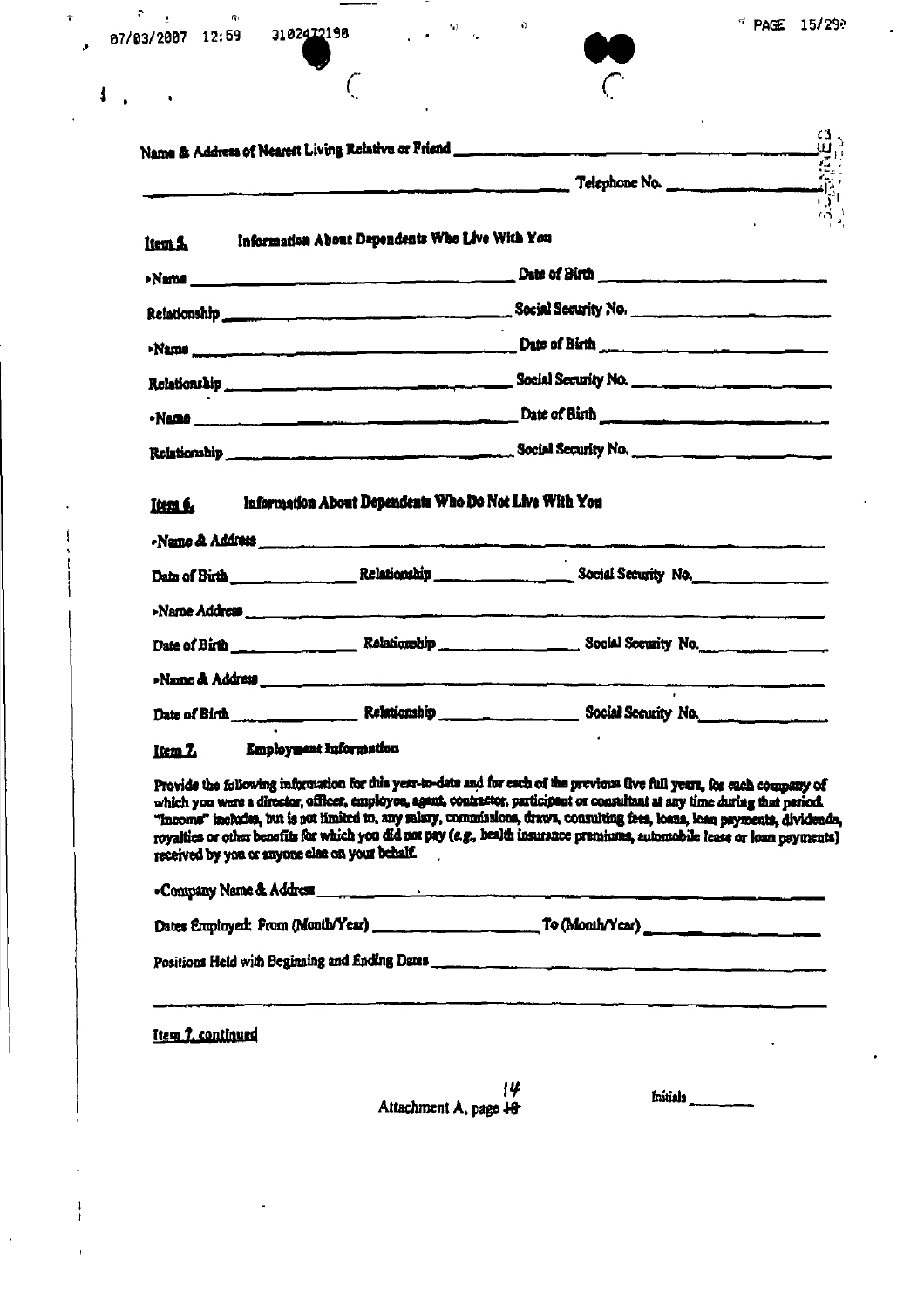| 87/83/2007 12:59 | $\mathbb{R}^n \times \mathbb{R}^n$<br>31 0 24 <u>721</u> 90                                                                   | PAGE 16/29<br>$\mathbf{p}$                                                                                                   |
|------------------|-------------------------------------------------------------------------------------------------------------------------------|------------------------------------------------------------------------------------------------------------------------------|
|                  |                                                                                                                               |                                                                                                                              |
|                  |                                                                                                                               |                                                                                                                              |
|                  | $20 \quad . \quad 5 \quad . \quad .$                                                                                          |                                                                                                                              |
|                  |                                                                                                                               | $\mathbf{S}$ .                                                                                                               |
|                  |                                                                                                                               |                                                                                                                              |
|                  |                                                                                                                               |                                                                                                                              |
|                  |                                                                                                                               |                                                                                                                              |
|                  |                                                                                                                               |                                                                                                                              |
|                  | Income Received: This year-to-date: \$                                                                                        | $\frac{1}{2}$ is a set of $\frac{1}{2}$                                                                                      |
|                  | $20 \qquad \qquad : \qquad$                                                                                                   |                                                                                                                              |
|                  |                                                                                                                               |                                                                                                                              |
|                  | Positions Held with Beginning and Ending Dates                                                                                |                                                                                                                              |
|                  | Income Received: This year-to-date: \$                                                                                        | $\frac{1}{2}$ , $\frac{1}{2}$ , $\frac{1}{2}$ , $\frac{1}{2}$                                                                |
|                  | $\sim 10^{11}$ m $^{-1}$<br>: \$<br>20                                                                                        | $\cdot$ s                                                                                                                    |
|                  | $\mathbf{3}$ , $\mathbf{5}$ , and $\mathbf{6}$ , $\mathbf{6}$ , $\mathbf{7}$ , $\mathbf{8}$ , $\mathbf{8}$ , $\mathbf{1}$     | $\cdot$ : $\cdot$ :                                                                                                          |
| <b>Ittm.d.</b>   | Pending Lawruits Filed by You or Your Spouse<br>lawsuits that resulted in final judgments or settlements in items 16 and 25). | List all pending lawsuits that have been filed by you or your spouse in court or before an administrative agency. (List      |
|                  |                                                                                                                               |                                                                                                                              |
|                  |                                                                                                                               |                                                                                                                              |
|                  |                                                                                                                               |                                                                                                                              |
|                  |                                                                                                                               | Docket No. _____________________Relief Requested _________________________Nature of Lawsuit                                  |
| ftem 2.          | Pending Lawsuits Filed Against You or Your Spouse                                                                             |                                                                                                                              |
|                  |                                                                                                                               | List all pending lawsuits that have been filed against you of your spouse in court or before an administrative agency. (List |

ŧ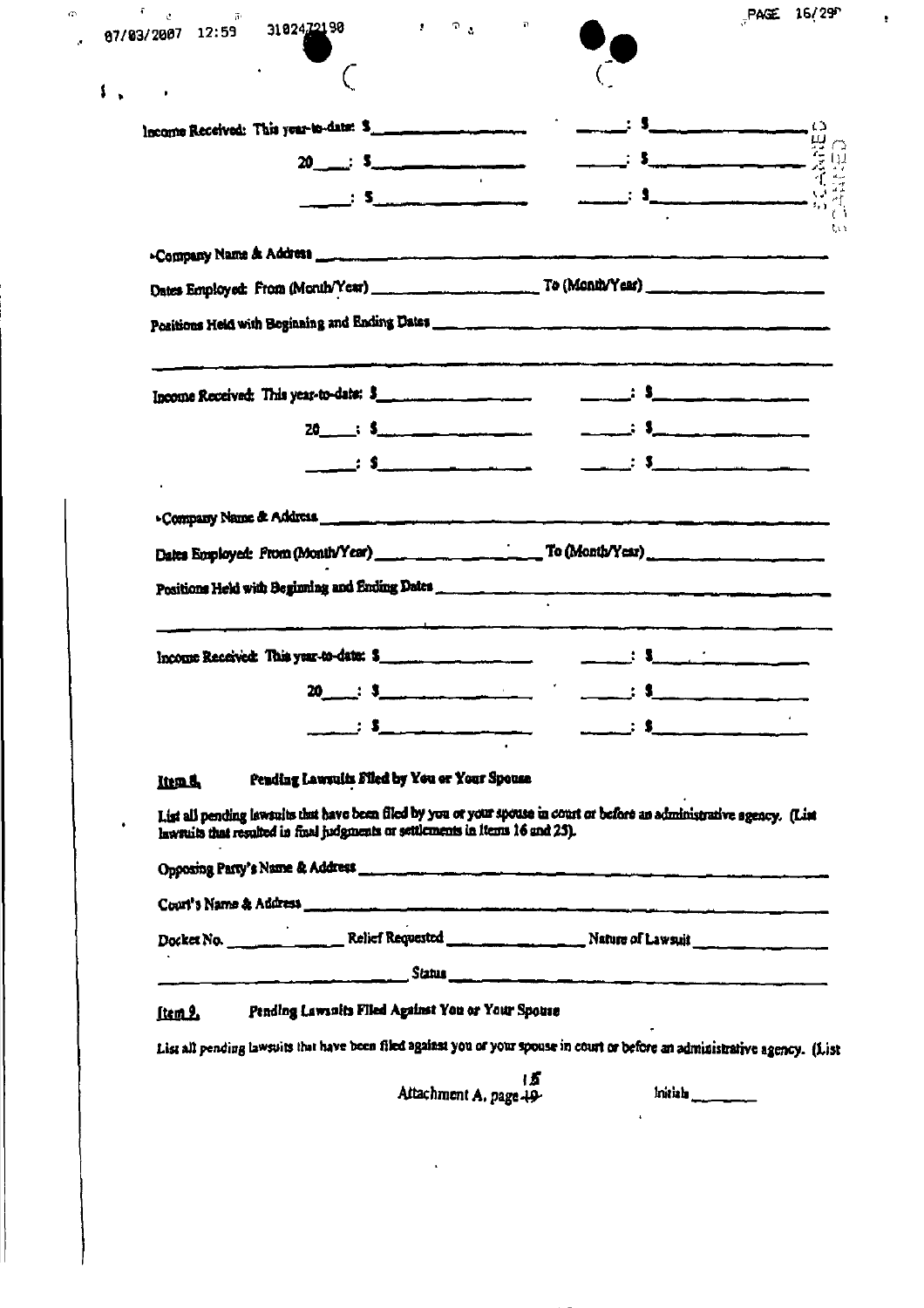$\ddot{\phantom{a}}$ 

| ಿ<br>07/03/2007 12:59 | 3102422190 |
|-----------------------|------------|
|                       |            |

 $\overline{\phantom{a}}$ 

 $\frac{1}{2}$ 

 $\hat{\phi}$ 

 $\bar{\mathbf{I}}$ 

 $\bigg\}$  $\mathbf{I}$  lawsuits that resulted in final judgments or settlements in Items 16 and 25).



 $\ddot{\phantom{0}}$ 

 $\sigma$ 

 $\epsilon$ 

 $\pmb{\mathfrak{p}}$ 

| lawruits that resulted in final judgments or settlements in items 16 and 25).                  |                                                                                                                                                                                                                                          | エゴリ            |
|------------------------------------------------------------------------------------------------|------------------------------------------------------------------------------------------------------------------------------------------------------------------------------------------------------------------------------------------|----------------|
|                                                                                                |                                                                                                                                                                                                                                          |                |
|                                                                                                | Court's Name & Address entertainment of the contract of the contract of the contract of the contract of the contract of the contract of the contract of the contract of the contract of the contract of the contract of the co           | 학학             |
|                                                                                                | Docket No. _______________Relief Requested ________________________Nature of Lawsuit _______________                                                                                                                                     |                |
|                                                                                                |                                                                                                                                                                                                                                          |                |
| Safe Deposit Boxes<br><u>Item 10.</u>                                                          |                                                                                                                                                                                                                                          |                |
| describe the contents of each box.                                                             | List all safe deposit boxes, located within the United States or elaswhere, held by you, your spouse, or any of your<br>dependents, or held by others for the benefit of you, your spouse, or any of your dependents. On a separate page |                |
| Owner's Name                                                                                   | Name & Address of Depository Institution                                                                                                                                                                                                 | <b>Box No.</b> |
|                                                                                                |                                                                                                                                                                                                                                          |                |
|                                                                                                |                                                                                                                                                                                                                                          |                |
| <b>Business Interests</b><br>Ttem 11.                                                          |                                                                                                                                                                                                                                          |                |
| List all businesses for which you, your spouse, or your dependents are an officer or director. |                                                                                                                                                                                                                                          |                |
|                                                                                                |                                                                                                                                                                                                                                          |                |
|                                                                                                | Business Format (e.g., corporation) _______________________________ Description of Business                                                                                                                                              |                |
|                                                                                                |                                                                                                                                                                                                                                          |                |
|                                                                                                | $Posifism(s)$ Held, and By Whom                                                                                                                                                                                                          |                |
|                                                                                                |                                                                                                                                                                                                                                          |                |
|                                                                                                |                                                                                                                                                                                                                                          |                |
|                                                                                                | $P$ osition(s) Held, and By Whom $\frac{1}{P}$                                                                                                                                                                                           |                |
|                                                                                                |                                                                                                                                                                                                                                          |                |
|                                                                                                | Business Format (e.g., corporation) ______________________________ Description of Business _________________________                                                                                                                     |                |
|                                                                                                | Position(s) Held, and By Whom                                                                                                                                                                                                            |                |
|                                                                                                |                                                                                                                                                                                                                                          |                |
|                                                                                                |                                                                                                                                                                                                                                          |                |
|                                                                                                |                                                                                                                                                                                                                                          |                |
|                                                                                                |                                                                                                                                                                                                                                          |                |

16<br>Attachment A, page 20

foitials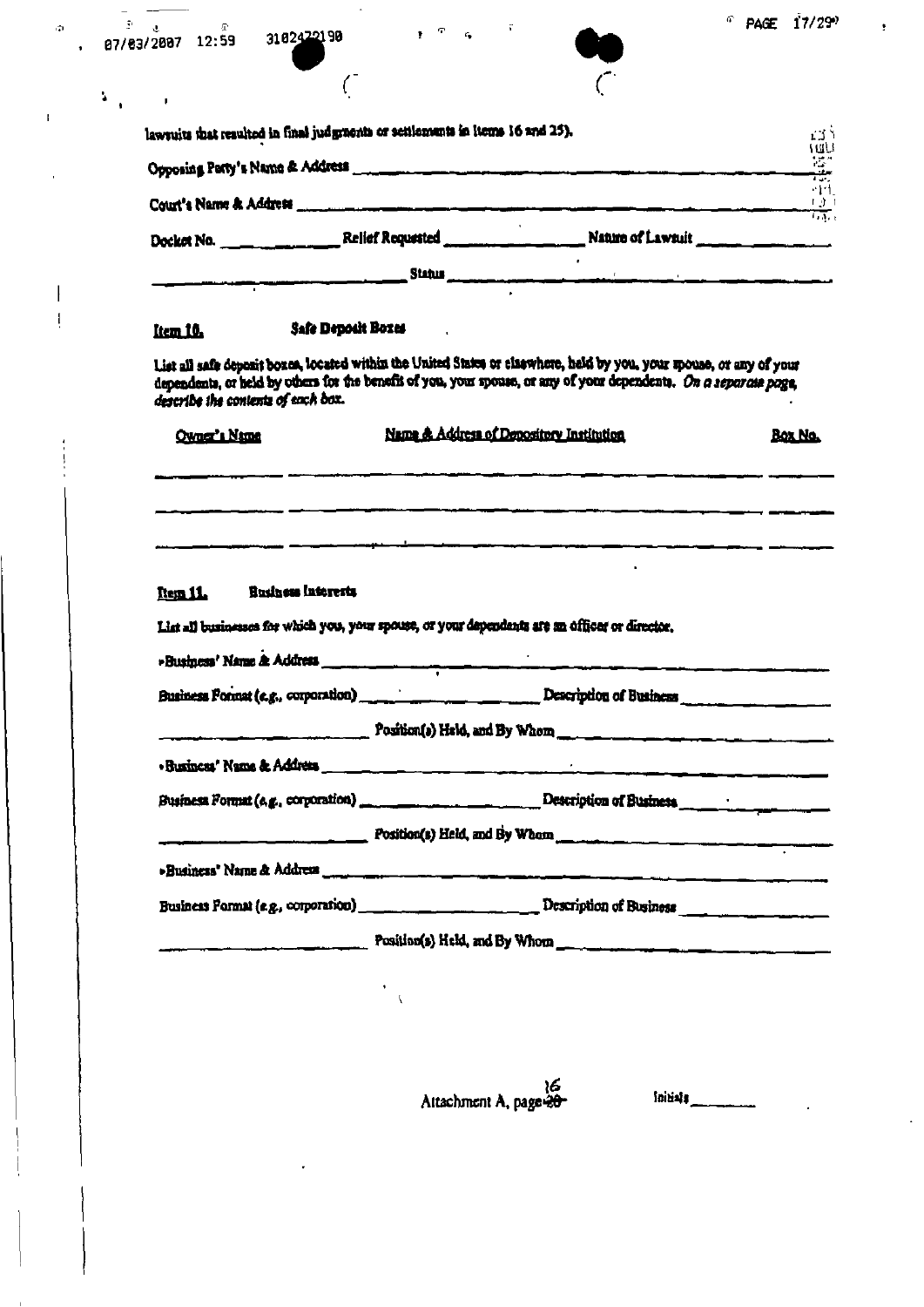$\begin{array}{c} \textbf{ENANCIAL INFORMATION: ASSETS AND LLABILLITIES} \\ \textbf{REMINDER: "Aster" and "Llabiltite" include ALL assets and thabiltite, located within the United States or \textit{C} \\ \textbf{chewberg, whether held individually or jointly.} \end{array}$ 

### Cash, Bank, and Money Market Accounts item 12.

List cash and all bank and money market accounts, including but not limited to, checking accounts, savings accounts, and certificates of deposit, held by you, your spouse, or your dependents, or held by others for the benefit of you, your spouse, or your dependents. The term "cash" includes currency and uncashed checks.

|                 | Cash on Hand \$                                                                                                                   |                    |                          |
|-----------------|-----------------------------------------------------------------------------------------------------------------------------------|--------------------|--------------------------|
| Name on Account | Name & Address of Financial Institution                                                                                           | <b>Account No.</b> | <b>Current</b><br>Bahnca |
|                 |                                                                                                                                   |                    |                          |
|                 |                                                                                                                                   |                    |                          |
|                 |                                                                                                                                   |                    | $\frac{3}{2}$            |
|                 | $\bullet$<br><u> 2000 - 2000 - 2000 - 2000 - 2000 - 2000 - 2000 - 2000 - 2000 - 2000 - 2000 - 2000 - 2000 - 2000 - 2000 - 200</u> |                    |                          |
|                 |                                                                                                                                   |                    |                          |
|                 |                                                                                                                                   |                    |                          |

#### **U.S. Government Securities** Item 12.

List all U.S. Government securities, including but not limited to, savings bonds, treasury bills, and treasury notes, held by you, your spouse, or your dependents, or held by others for the benefit of you, your spouse, or your dependents.

| Name on Account | Type of Obligation | Security Amount Maturity Date |  |
|-----------------|--------------------|-------------------------------|--|
|                 |                    |                               |  |
|                 |                    |                               |  |
|                 |                    |                               |  |

#### Publicly Traded Securities and Loans Secured by Them Item 14

7]<br>-Attachment A, page 21

lnitjals

 $\overline{a}$ 

÷

t

ਾ ਤੇ  $\frac{\prod\limits_{i=1}^{n}}{2}$ 

 $\mathbb{H}_2$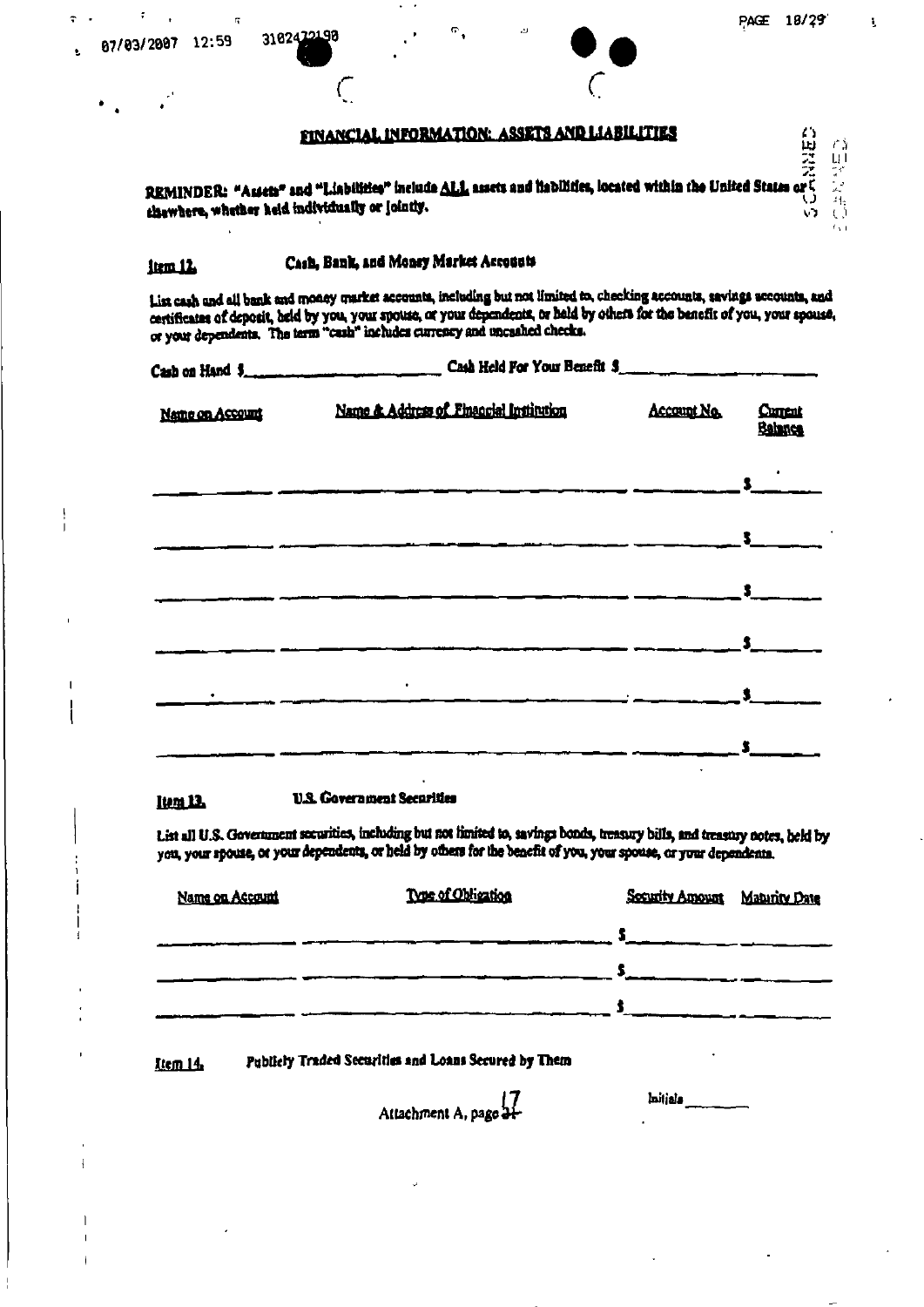r.

3102422198

 $\mathcal{L}_{\mathcal{A}}$ 

 $\overline{P}$ 

÷.



រង<br>រាង រូប List all publicly traded securities, including but not limited to, stocks, stock options, registered and bearer bonds, state and municipal bonds, and mutual funds, held by you, your spouse, or your dependents, or held by others for the benefit of you, your spouse, or your dependents.  $\sqrt{2}$   $\cdot$ なき »lasuer\_ Current Pair Market Value \$ \_\_\_\_\_\_ Loan(s) Against Security \$ Name on Security

| Broker House, Address |                              | Broker Account No.            |
|-----------------------|------------------------------|-------------------------------|
| <b>Fissuer</b>        |                              |                               |
| Name on Security      | Current Fair Market Value \$ | . Loan(s) Against Security \$ |

Broker Account No. Broker House, Address

#### Other Business Interests **Itm 15.**

List all other business interests, including but not limited to, non-public corporations, subchapter-S corporations, limited liability corporations ("LLCs"), general or limited partnership interests, joint ventures, sole proprietorships, and oil and mineral leases, held by you, your spouse, or your dependents, or held by others for the benefit of you, your spouse, or your dependents.

|                |  | $\sim$ Ownership % $\sim$                                                                |
|----------------|--|------------------------------------------------------------------------------------------|
|                |  |                                                                                          |
|                |  |                                                                                          |
|                |  | Dwnership %                                                                              |
|                |  |                                                                                          |
| <b>Item 16</b> |  | Monstary Judgments or Settlements Owed to You, Your Spouse, or Your Dependents           |
|                |  | List all monetary judgments or settlements owed to you, your spouse, or your dependents, |
|                |  |                                                                                          |

| . Opposing Party's Name & Address |  |  |
|-----------------------------------|--|--|
|                                   |  |  |
|                                   |  |  |
| -Opposing Party's Name & Address  |  |  |
|                                   |  |  |
| <u>Item 17.</u>                   |  |  |
|                                   |  |  |

Attachment A, page  $\frac{25}{100}$ 

Initials\_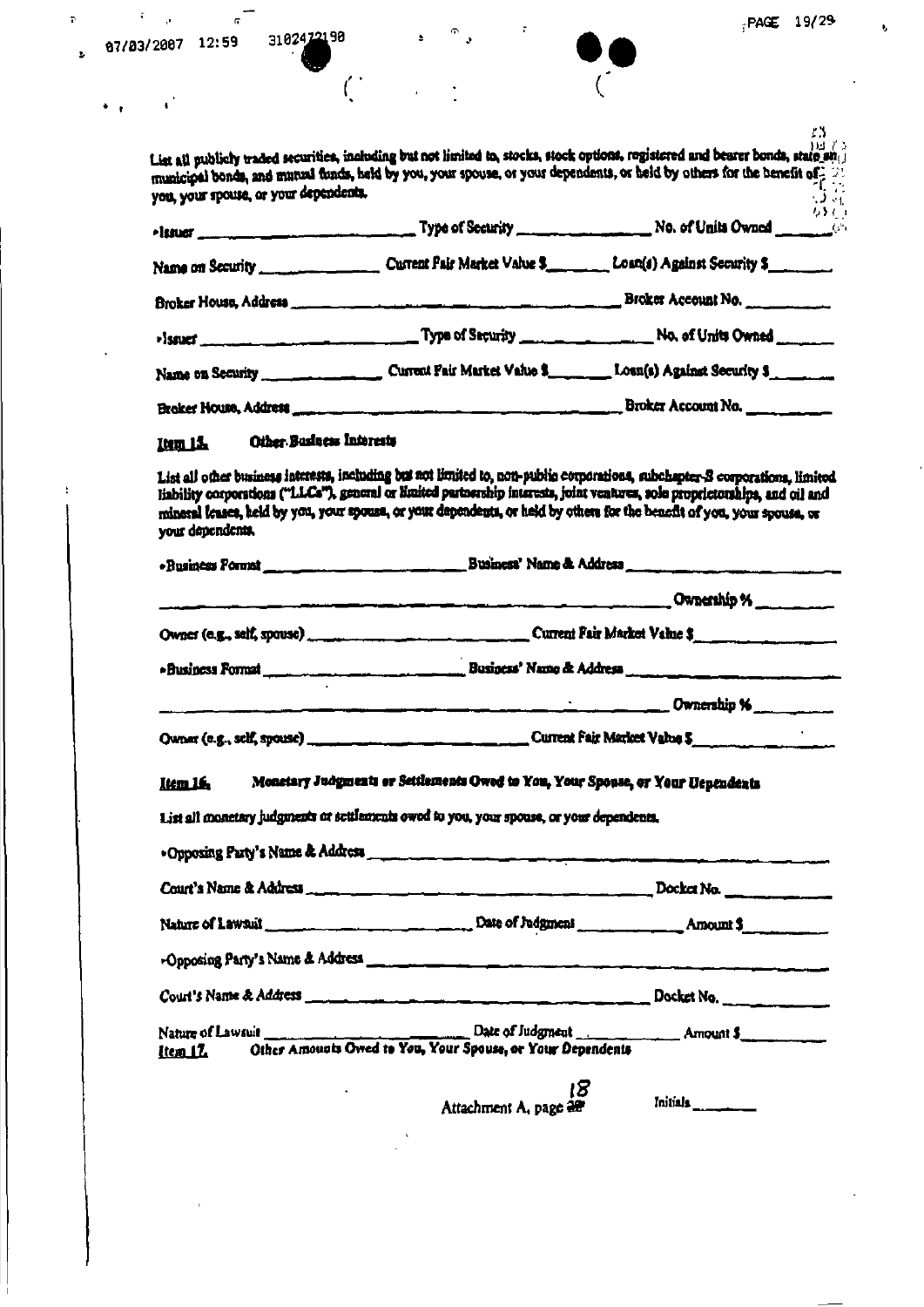$\mathfrak{p}(\cdot)$  .

 $\mathbf{I}$  $\bigg\}$ 

 $\big\}$ 

 $\mathbf{I}$ 

 $\zeta$ 

 $\mathcal{L}_{\mathbf{a}}$ 



 $\overline{\mathbf{r}}$ 

 $\mathfrak{t}^{\mathbb{C}\times\mathbb{C}\times\mathbb{C}}$ 

|                 | Original Amount Owed S <sub>core</sub> Current Amount Owed S <sub>core</sub> Learning Monthly Payment School and Core in the Core of the                                                                                                                                                                                                                                                                          |                                                                                                                      |
|-----------------|-------------------------------------------------------------------------------------------------------------------------------------------------------------------------------------------------------------------------------------------------------------------------------------------------------------------------------------------------------------------------------------------------------------------|----------------------------------------------------------------------------------------------------------------------|
| item 18.        | Life Insurance Policies                                                                                                                                                                                                                                                                                                                                                                                           |                                                                                                                      |
|                 | List all life insurance policies held by you, your spouse, or your dependents.                                                                                                                                                                                                                                                                                                                                    |                                                                                                                      |
|                 |                                                                                                                                                                                                                                                                                                                                                                                                                   |                                                                                                                      |
|                 |                                                                                                                                                                                                                                                                                                                                                                                                                   | <u>sa sa kabupatèn Samura di Piki, pang samura pada sipa mana kabupatèn Kabupatèn Samura Kabupatèn Samura Kabupa</u> |
|                 |                                                                                                                                                                                                                                                                                                                                                                                                                   |                                                                                                                      |
|                 |                                                                                                                                                                                                                                                                                                                                                                                                                   |                                                                                                                      |
|                 |                                                                                                                                                                                                                                                                                                                                                                                                                   |                                                                                                                      |
|                 |                                                                                                                                                                                                                                                                                                                                                                                                                   |                                                                                                                      |
|                 |                                                                                                                                                                                                                                                                                                                                                                                                                   |                                                                                                                      |
|                 | Policy No. ____________________Louns Against Policy \$<br>Deferred Income Arrangements<br>List all deferred income amangements, including but not limited to, deferred annuities, peasions plans, profit-sharing<br>olama. 401(k) plana, IRAs, Keogha, and other retirement accounts, held by you, your spouse, or your dependents, or held<br>by others for the benefit of you, your spouse, or your dependents, |                                                                                                                      |
|                 |                                                                                                                                                                                                                                                                                                                                                                                                                   |                                                                                                                      |
| item 19.        |                                                                                                                                                                                                                                                                                                                                                                                                                   |                                                                                                                      |
|                 | Account No. 1999 1999 Surender Value S.                                                                                                                                                                                                                                                                                                                                                                           |                                                                                                                      |
|                 |                                                                                                                                                                                                                                                                                                                                                                                                                   |                                                                                                                      |
|                 |                                                                                                                                                                                                                                                                                                                                                                                                                   |                                                                                                                      |
|                 | Account No. 1994 1994 Continued Surrender Value \$                                                                                                                                                                                                                                                                                                                                                                |                                                                                                                      |
| <u>Item 20.</u> | Personal Property                                                                                                                                                                                                                                                                                                                                                                                                 |                                                                                                                      |
|                 | List all personal property, by category, whether held for personal use or for investment, including but not limited to,                                                                                                                                                                                                                                                                                           |                                                                                                                      |
|                 | Attachment A, page 25                                                                                                                                                                                                                                                                                                                                                                                             | Instinks ________                                                                                                    |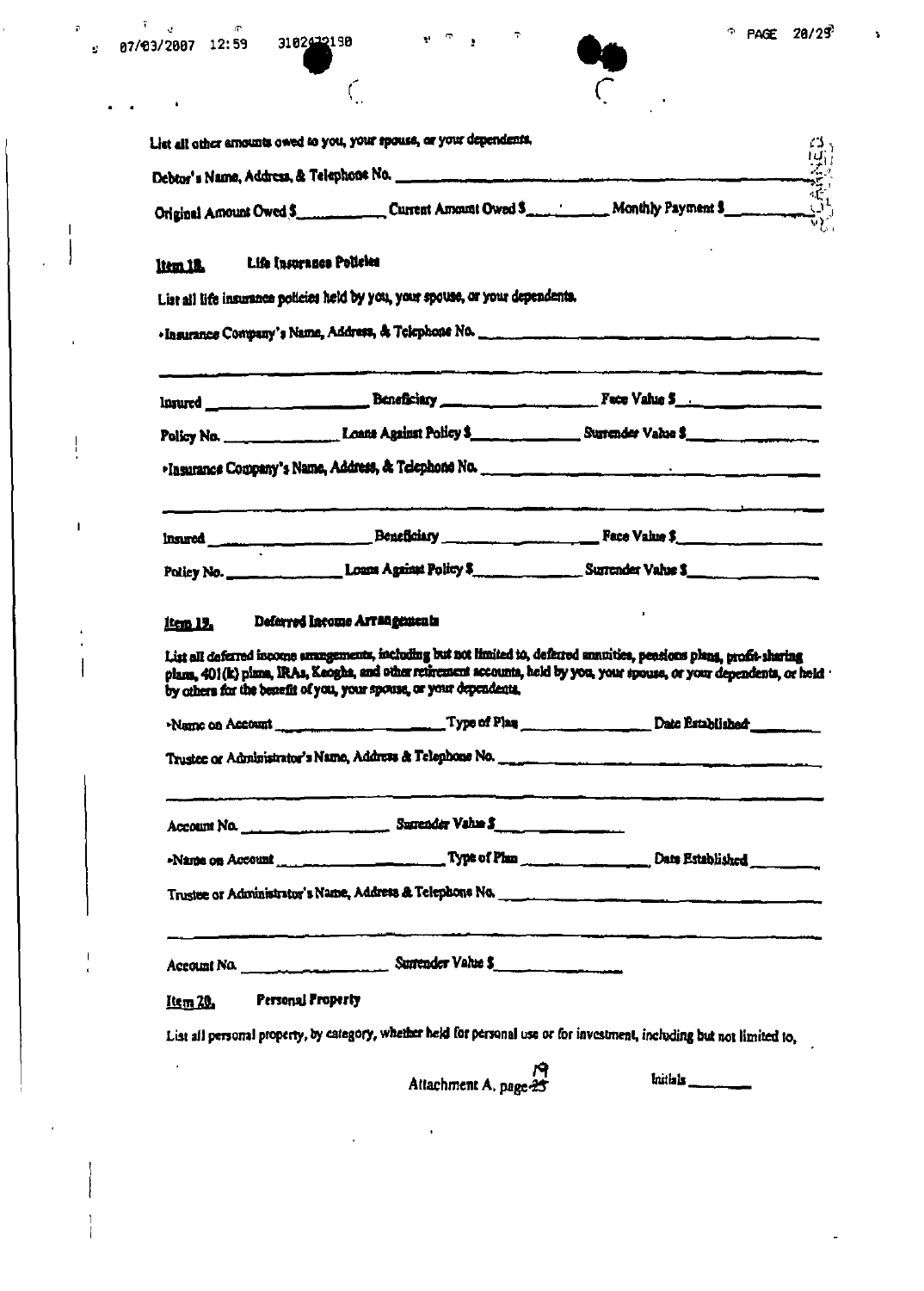ö

٦ì

ó,

 $\bar{\psi}$ 

 $\overline{C}$ 



furniture and household goods of value, computer equipment, electronics, coins, stamps, artwork, gemstones, jowelry,  $\Lambda_{\ell\gamma}$ buillon, other collectibles, copyrights, patents, and other intellectual property, held by you, your spouse, or your dependents, or held by others for the benefit of you, your spouse, or your dependents.

 $\sqrt{2}$ 

Ò

| Property Category | Name of Owner | Property Location | Acquisition |  | <b>Current</b><br>Yahu |
|-------------------|---------------|-------------------|-------------|--|------------------------|
|                   |               |                   |             |  |                        |
|                   |               |                   |             |  |                        |
|                   |               |                   |             |  |                        |
|                   |               |                   |             |  |                        |
|                   |               |                   |             |  |                        |
|                   |               |                   |             |  |                        |

#### Cars, Tracks, Motorcycles, Boats, Airplanes, and Other Vehicles Item 21.

List all cars, trucks, motorcycles, boats, airplanes, and other vehicles owned or operated by you, your spouse, or your dependents, or held by others for the benefit of you, your spouse, or your dependents,

|                    | >Vehicle Type ___________________ Make _____________________ Modef _________________________________Yest _______ |    |          |
|--------------------|------------------------------------------------------------------------------------------------------------------|----|----------|
|                    | Registered Owner's Name ______________________________Registration State & No. _____________________             |    |          |
|                    |                                                                                                                  |    |          |
|                    | Purchase Price \$ ____________Current Value \$ _______________ Account/Lose No. ______________________           |    |          |
|                    |                                                                                                                  |    |          |
|                    | Original Loan Amount \$                                                                                          |    |          |
|                    |                                                                                                                  |    |          |
|                    |                                                                                                                  |    |          |
|                    |                                                                                                                  |    |          |
|                    | Purchase Price \$______________Current Value \$_______________Account/Loan No.                                   |    |          |
|                    |                                                                                                                  |    |          |
|                    | Original Loan Amount 5. Current Loan Balance \$ Monthly Payment \$                                               |    |          |
| Item 21. Continued |                                                                                                                  |    |          |
|                    |                                                                                                                  |    |          |
|                    | Attachment A, page 24<br>$\mathbb{Z}^2$ and $\mathbb{Z}^2$                                                       | 20 | Initiala |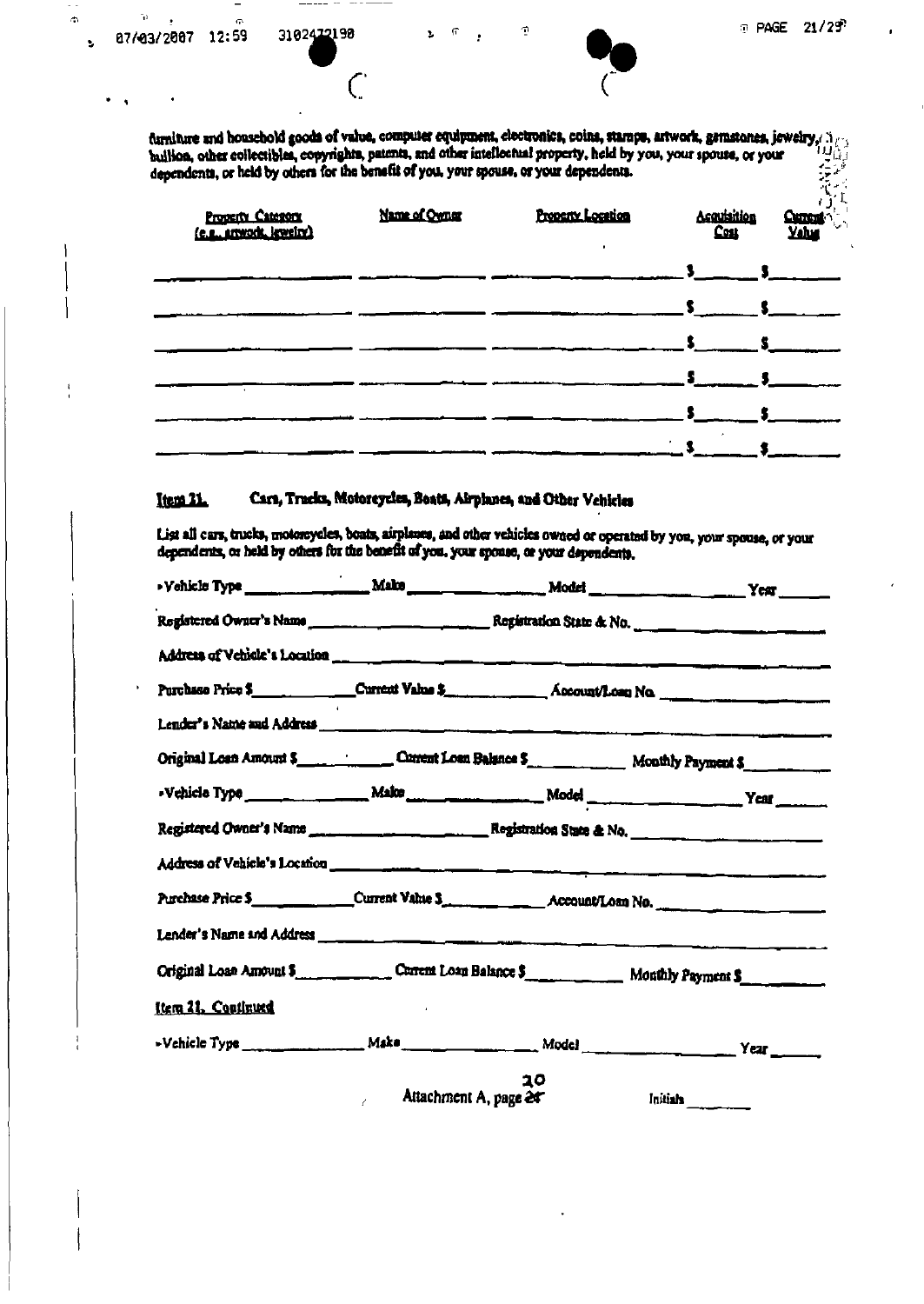| ____       |       |            |
|------------|-------|------------|
| 87/03/2007 | 12:59 | 3102472190 |

 $\hat{\mathbf{q}}$ 

 $\Phi=\frac{1}{\sqrt{2}}$  .

 $\mathbf{a}$ 

 $\overline{1}$ í

 $\bullet$ 



| Registered Owner's Name       |                                       | មិន<br>មូត        |
|-------------------------------|---------------------------------------|-------------------|
| Address of Vehicle's Location |                                       | $\Gamma$ $\omega$ |
|                               | Account/Loan No.<br>Purchase Price \$ | ो व<br>ਚਾ। )<br>门 |
| Lender's Name and Address     |                                       |                   |
| Original Loan Amount \$       | Current Loan Balance \$               | Monthly Payment 5 |

 $\tilde{\mathbf{Q}}$ 

 $\mathbf{P}=\mathbf{P}$ 

 $\overline{\mathcal{L}}$ 

#### **Real Property** ttem<sub>22</sub>

List all real estate hold by you, your spouse, or your dependents, or held by others for the benefit of you, your spouse, or your dependents.

|  | Basis of Valuation <u>Communication and the communication</u> Loan or Account No.                                                      |  |
|--|----------------------------------------------------------------------------------------------------------------------------------------|--|
|  |                                                                                                                                        |  |
|  | Current Balance On First Mortgage \$ _____________ Monthly Payment \$                                                                  |  |
|  |                                                                                                                                        |  |
|  |                                                                                                                                        |  |
|  |                                                                                                                                        |  |
|  |                                                                                                                                        |  |
|  | Acquisition Date Parameters Price 5                                                                                                    |  |
|  | Basis of Valuation <u>Communication and Communication</u> Losn or Account No.                                                          |  |
|  | Lender's Name and Address                                                                                                              |  |
|  | Current Balance On First Mortgage \$ ______________ Monthly Psyment \$ _______________                                                 |  |
|  | Other Loan(s) (describe) entry and the contract of the Current Balance S <sub>urrent</sub> and the Current Balance S <sub>urrent</sub> |  |
|  |                                                                                                                                        |  |
|  |                                                                                                                                        |  |

lters, 23, **Credit Cards** 

List each credit card held by you, your spouse, or your dependents. Also list any other credit cards that you, your spouse, or your dependents use.

Attachment A, page  $2\frac{2}{3}$ 

Initials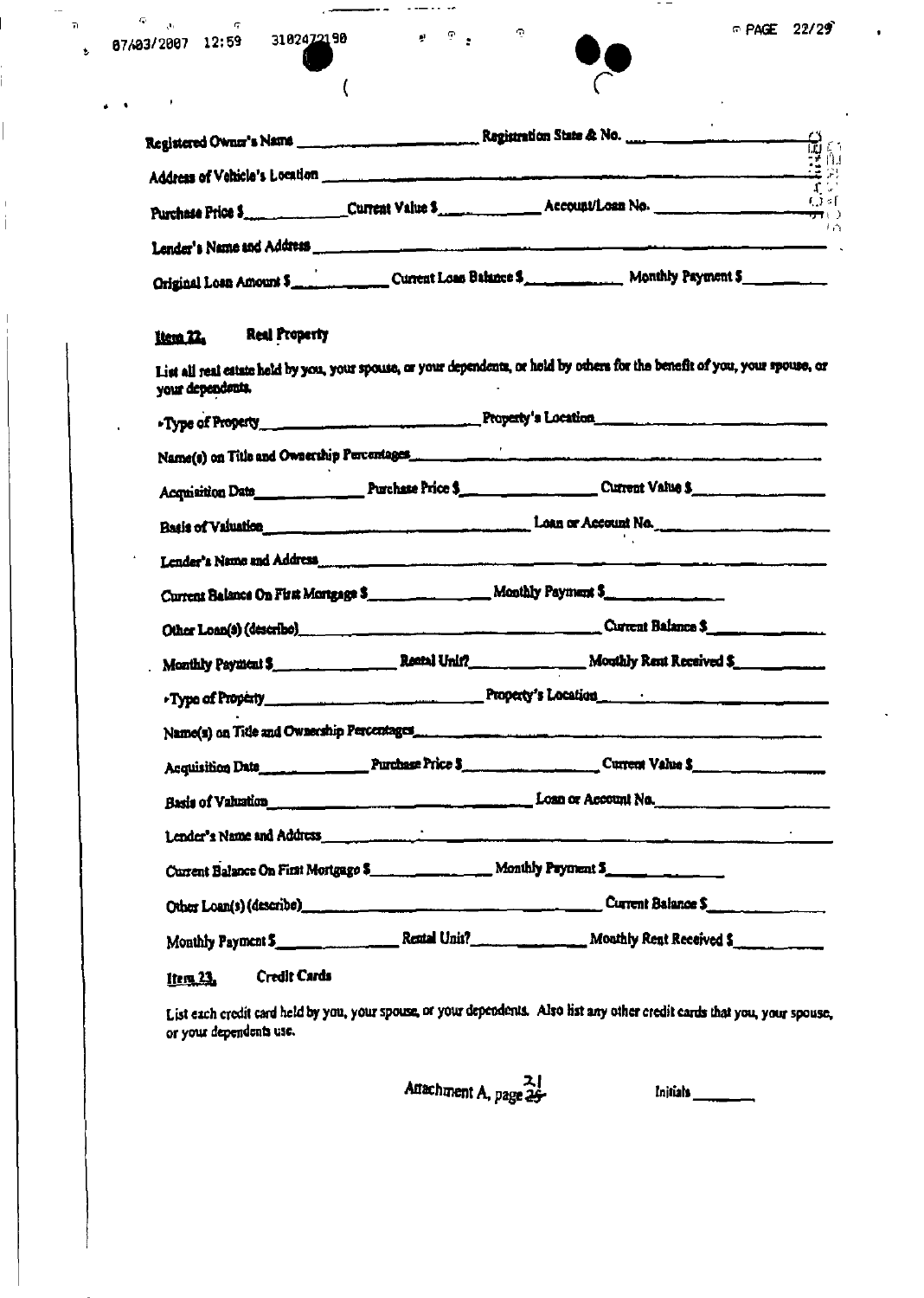$\frac{1}{2}$ 

 $\overline{C}$ 



 $\gamma_1$ 

 $\ddot{\mathbf{z}}$ 

| Name of Credit Card (e.g., Viza,<br>MasterCard. Department Store) | <b>Account No.</b> | Name(a) on<br>Account | <b>Current</b><br><b>Balance</b> | <b>Minimum</b><br><b>Monthly Payment</b> | $\frac{13}{2}$                                                                                   |
|-------------------------------------------------------------------|--------------------|-----------------------|----------------------------------|------------------------------------------|--------------------------------------------------------------------------------------------------|
|                                                                   |                    |                       |                                  |                                          | ׇׇׇ֪֚֞֓׆֧֧֧֧֧֧֧֧֧֪<br>֧֢֧֧֧֧֞֩֞֞֬֞֞֞֞֞֞֞֬֞֞֬֞֬֓֞֬֓֞֬֓֓֞֬֓֞֩֞֓֬֩֩֓֟֬֩֓֩֓֓֞֓֩֓׆֧֛֪֧֪֪֪֪֪֪֪֪֪֪֪֪֪֪֪ |
|                                                                   |                    |                       |                                  |                                          | ۰,۰<br>ι.                                                                                        |
|                                                                   |                    |                       |                                  |                                          |                                                                                                  |
|                                                                   |                    |                       |                                  |                                          |                                                                                                  |
|                                                                   |                    |                       |                                  |                                          |                                                                                                  |

 $\mathcal{L}^{\mathcal{L}}(\mathcal{P})=\mathfrak{g}$ 

#### **Taxes Payable**  $l$ tem  $24$

List all taxes, such as income taxes or real estate taxes, owed by you, your spouse, or your dependants,

| Type of Tax | <b>Amount Owed</b> | Year Incurred |
|-------------|--------------------|---------------|
|             |                    |               |
|             |                    |               |
|             |                    |               |
|             |                    |               |

#### Item 25. Judgments or Settlements Owed

List all judgments or settlements owed by you, your spouse, or your dependents.

| Opposing Party's Nume & Address |      |            |
|---------------------------------|------|------------|
| Court's Name & Address          |      | Docket No. |
| Nature of Lawsuit               | Date | Amount S   |

22 Attachment A, page 25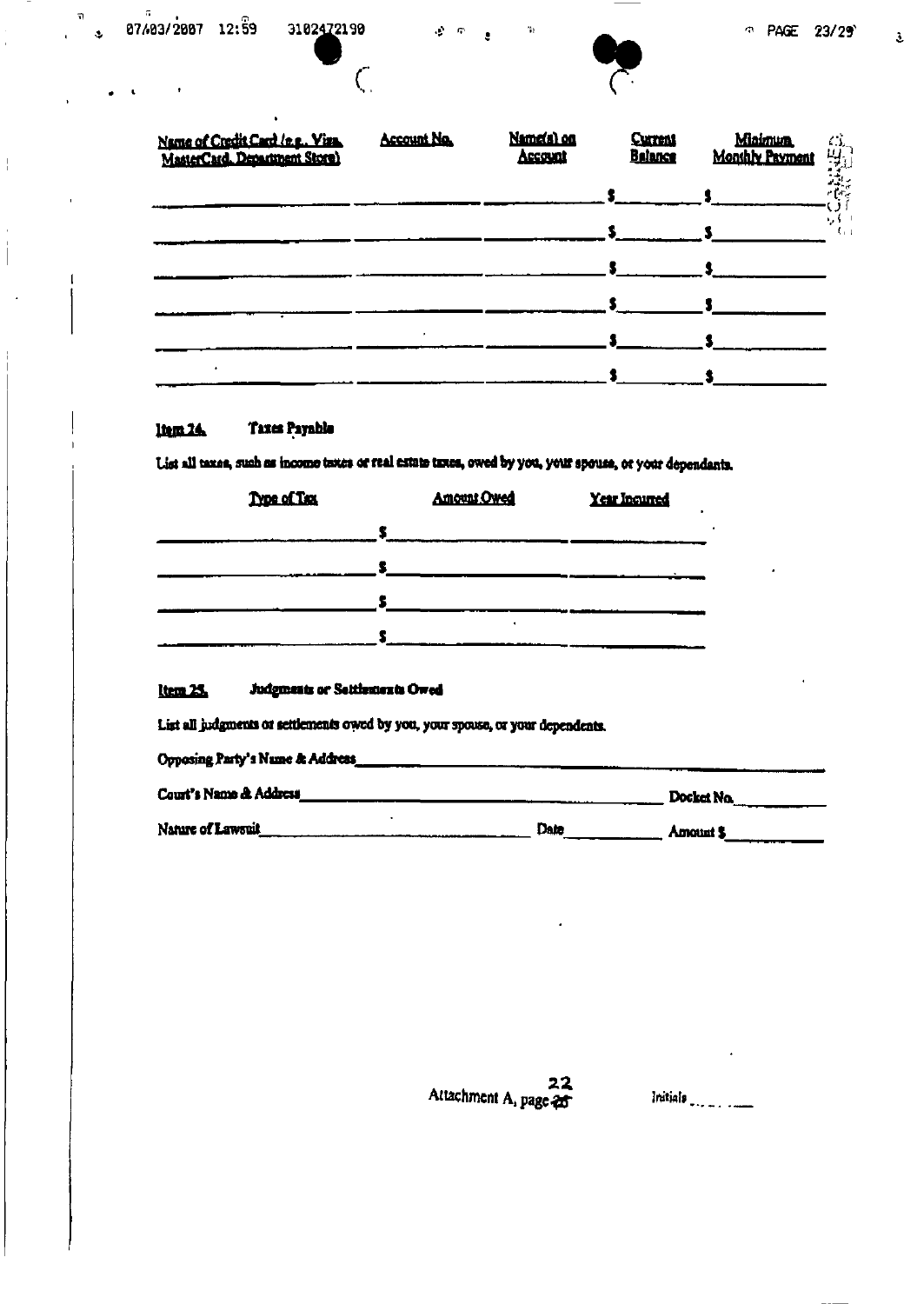Ġ

'n,

ى

 $\overline{(\cdot)}$ 

 $\frac{1}{2}$ 

| <b>Kum, 26.</b> | Other Loans and Liabilities |
|-----------------|-----------------------------|
|-----------------|-----------------------------|

| List all other loans or liabilities in your, your spouse's, or your dependents' names.<br>>Name & Address of Lender/Creditor |                                                         | ریں<br>بہت |
|------------------------------------------------------------------------------------------------------------------------------|---------------------------------------------------------|------------|
|                                                                                                                              |                                                         |            |
|                                                                                                                              |                                                         |            |
| Payment Amount \$ Figures Prequency of Payment                                                                               |                                                         |            |
|                                                                                                                              | >Name & Address of Lender/Creditor                      |            |
|                                                                                                                              | Name of Liability Manuscript Communication of Liability |            |
|                                                                                                                              |                                                         |            |
| Psyment Amount \$                                                                                                            |                                                         |            |

 $\mathbf{B} = \mathbf{B} \mathbf{A}$ 

 $\ddot{\phantom{a}}$ 

 $\mathbb{Q}_2$ 

### **OTHER FINANCIAL INFORMATION**

#### **Tax Returns 1tem 22.**

List all federal tax returns that were filed during the last three years by or on behalf of you, your spouse, or your dependents. Provide a copy of each signed tax return that was filed during the last three years.

| <b>Tax Year</b> | Name(s) on Rotum | <b>Refund Expected</b> |
|-----------------|------------------|------------------------|
|                 |                  |                        |
|                 |                  |                        |
|                 |                  |                        |

#### Applications for Credit Item<sub>24</sub>

List all applications for bank losns or other extensions of credit that you, your spouse, or your dependents have submitted within the last two years. Provide a copy of each application, including all attachments.

| Name(s) on Aoplication |  |
|------------------------|--|
|                        |  |

 $\mathbb{R}^2$  .

### Name & Address of Lender

<u>Item 29.</u> **Truits and Escrows** 

|                       | 23 |  |
|-----------------------|----|--|
| Aitachment A, page 27 |    |  |

Initials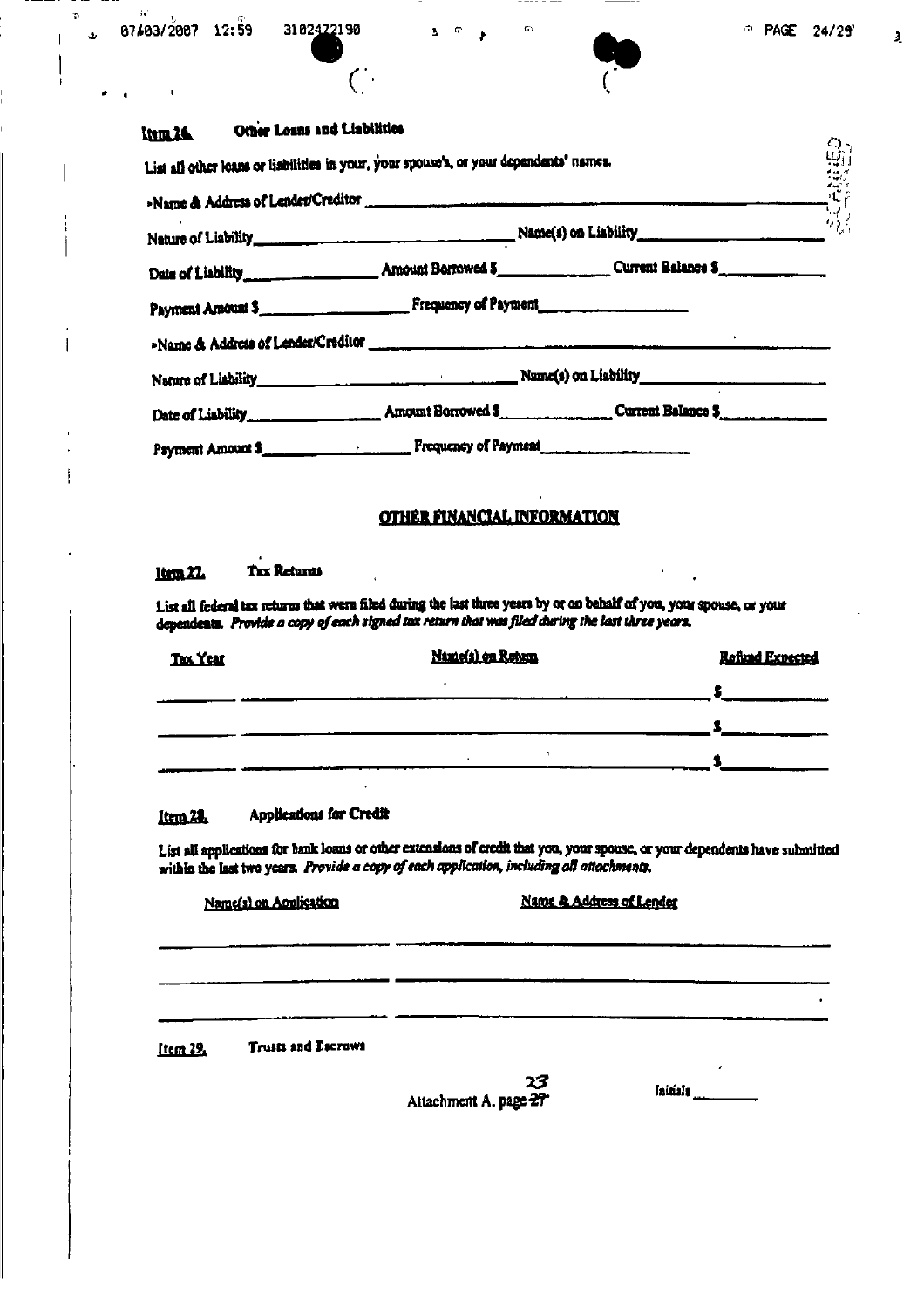$\tilde{\boldsymbol{\Theta}}$ 

b.

 $\overline{\mathbf{z}}$ 

 $\overline{(\ }$ 

 $\tilde{a}$ 

â



| Trustee or Escrow Agent's. | Data<br>Established | Granton | Beneficiaries | Present Market<br><b>Yahit of Assets</b> |
|----------------------------|---------------------|---------|---------------|------------------------------------------|
|                            |                     |         |               |                                          |
|                            |                     |         |               |                                          |
|                            |                     |         |               |                                          |
|                            |                     |         |               |                                          |

#### ltern 30. **Transfers of Assets**

ł

List each person to whom you have transferred, in the aggregate, more than \$2,500 in funds or other assets during the previous three years by loan, gift, sale, or other transfer. For each such person, state the total amount transferred during that period.

| Transferee's Name, Address. & Relationship | <b>Exposity</b><br><b>Transferred</b> | Aggregate<br><b>Yaluc</b> | Transfer<br>Date | Type of Transfer<br>(e.g. Loan Gift) |
|--------------------------------------------|---------------------------------------|---------------------------|------------------|--------------------------------------|
|                                            |                                       |                           |                  |                                      |
|                                            |                                       | $\sim$                    |                  |                                      |
|                                            |                                       | \$.                       |                  |                                      |
|                                            |                                       | $\Sigma$                  |                  |                                      |
|                                            | $\mathbf{u}$                          | $\mathbf{S}$              |                  |                                      |
|                                            |                                       |                           |                  |                                      |
|                                            |                                       | \$<br>$\blacksquare$      |                  |                                      |
|                                            |                                       | $\bullet$                 |                  |                                      |
|                                            |                                       | $\mathbf{s}$              |                  |                                      |
| $\star$                                    | Attachment A. page 28                 | 24                        |                  |                                      |

Initials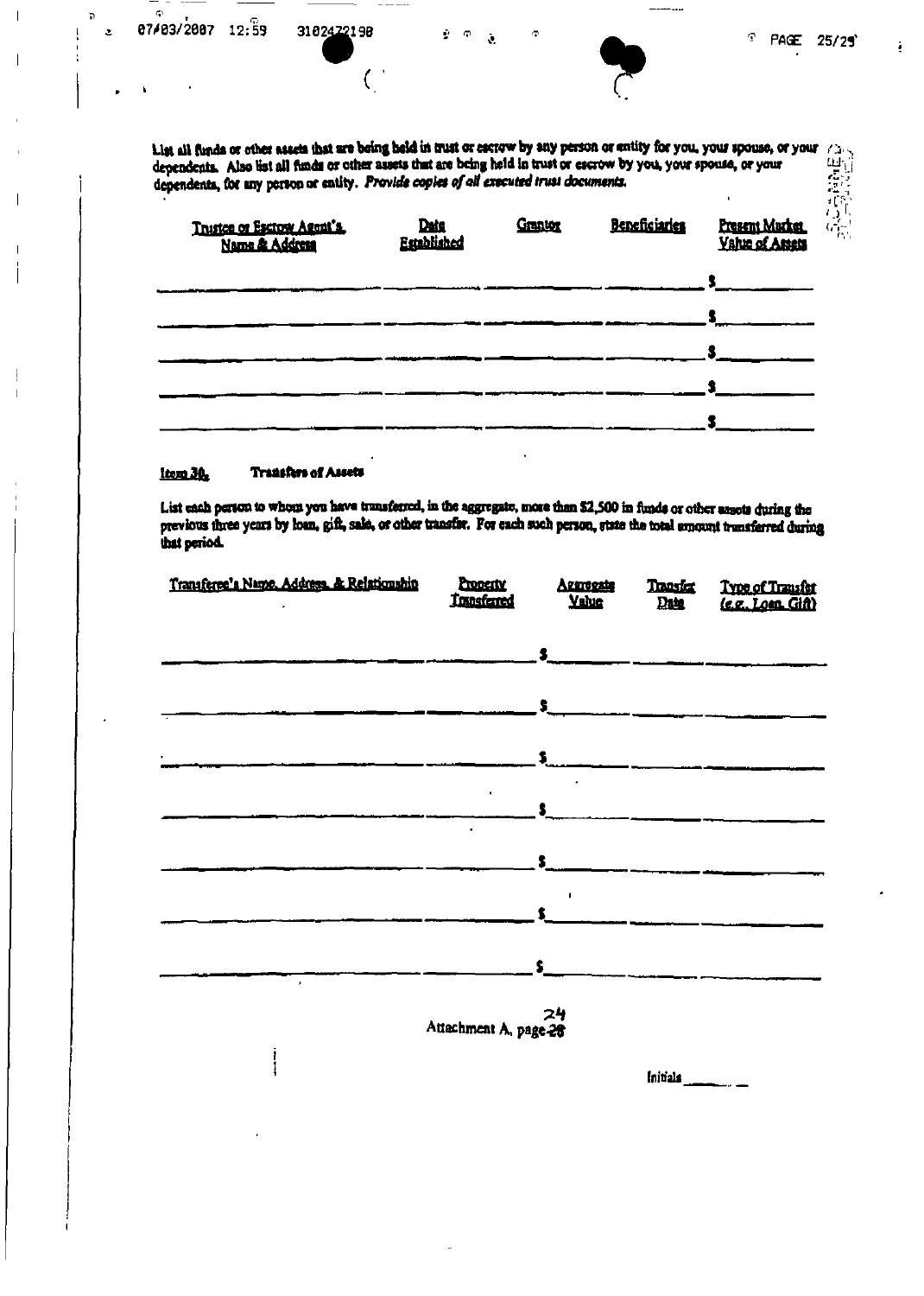|                                                          |                               | <b>SUMMARY FINANCIAL SCHEDULES</b>                                 |                               |
|----------------------------------------------------------|-------------------------------|--------------------------------------------------------------------|-------------------------------|
| <b>Lem 31.</b>                                           |                               | Combined Balance Sheat for You, Your Spouse, and Your Dependents   | 高麗                            |
| <b>ASSETS</b>                                            |                               | <b>LIABILITIES</b>                                                 |                               |
| Cash on Hand<br>(lcm 12)                                 |                               | <b>Credit Cards</b><br>(Item 23)                                   |                               |
| Cash in Financial Institutions<br>$($ ltem $12)$         |                               | Motor Vehicles - Liens<br>$($ Item $21)$                           |                               |
| <b>U.S. Government Securities</b><br>$($ Item 13 $)$     |                               | Real Property - Encumbrances<br>(10cm 22)                          |                               |
| <b>Publicly Traded Securities</b><br>$($ ltern 14 $)$    |                               | Loans Against Publicly Traded Securities<br>$($ Item $\vert 4$ $)$ |                               |
| Other Business Interests<br>(lcm 15)                     |                               | Taxes Payable<br>(Item 24)                                         |                               |
| <b>Judgments or Settlements Owed</b><br>to You (Item 16) |                               | Judgments or Settlements Owed<br>(Item 25)                         |                               |
| Other Amounts Owed to You<br>$($ ltem 17 $)$             |                               | Other Loans and Liabilities<br>(Item 26)                           |                               |
| Surrender Value of Life Insurance<br>(100018)            |                               | Other Liabilities (Itemize)                                        |                               |
| Deferred Income Arrangements<br>((tem) 19)               |                               |                                                                    |                               |
| Personal Property<br>$($ Item 20 $)$                     |                               |                                                                    |                               |
| Motor Vehicles<br>$($ Jiem $21)$                         |                               |                                                                    |                               |
| <b>Real Property</b><br>$($ Item $22)$                   | ŝ                             |                                                                    | \$                            |
| Other Assets (Itemize)                                   |                               |                                                                    |                               |
|                                                          | \$___                         |                                                                    |                               |
|                                                          | $\mathbf{s}$ and $\mathbf{s}$ |                                                                    | $\ddot{\bullet}$              |
|                                                          |                               |                                                                    | $\mathbf{s}$ and $\mathbf{s}$ |
|                                                          | $\sim$                        |                                                                    | $\sim$                        |
| <b>Total Assets</b>                                      | \$_                           | Total Liabilities                                                  |                               |

 $\frac{1}{2} \left( \frac{1}{2} \right)^2 + \frac{1}{2} \left( \frac{1}{2} \right)^2$ 

 $\frac{1}{\sqrt{2}}\left( \frac{1}{\sqrt{2}}\right) ^{2}$ 

 $\epsilon$ 

کے 2<br>Attachment A, page 29

Initials

PAGE  $26/29$   $\frac{1}{2}$ 

 $\bar{4}$ 

 $\sim$   $\epsilon$ 

 $\overline{\phantom{0}}$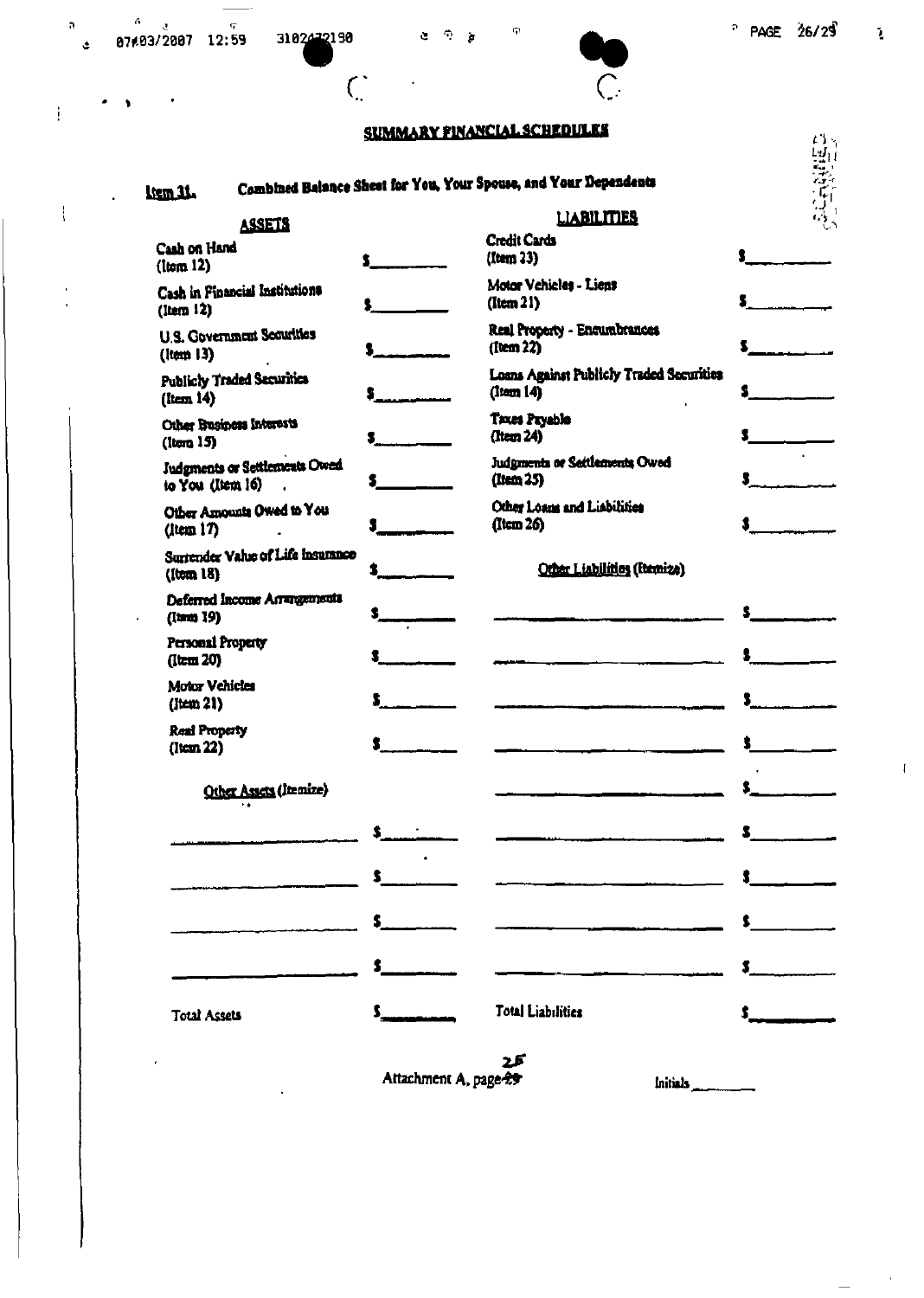$\frac{1}{2}$ 

 $\bar{\bar{1}}$ 

 $\hat{\boldsymbol{\theta}}$ 

 $\frac{1}{2}$ 

 $\mathfrak{I}$ 

 $\begin{array}{c} \hline \end{array}$  $\mathbf{I}$ 

> J.  $\mathbf{I}% _{0}\left( \mathbf{I}_{1}\right)$

> > $\vert$

 $\lambda$ 

 $-\cdot$ 

 $\mathbb{R}$ 

and the control

 $\overline{C}$ 

 $\bar{A}$ 

| <u>ltem 32.</u>        | the Last 6 Months                                            |                                                                                                                                                                                                                                                                                                                               | Combined Average Monthly Income and Expenses for You, Your Spouse, and Your Dependents for                                                                                                                                                                              | 環境                                             |
|------------------------|--------------------------------------------------------------|-------------------------------------------------------------------------------------------------------------------------------------------------------------------------------------------------------------------------------------------------------------------------------------------------------------------------------|-------------------------------------------------------------------------------------------------------------------------------------------------------------------------------------------------------------------------------------------------------------------------|------------------------------------------------|
|                        |                                                              |                                                                                                                                                                                                                                                                                                                               | Provide the average monthly income and expenses for you, your spouse, and your dependents for the last 6 months. $\mathbf{D}\hat{\mathbf{S}}$ .<br>not include credit card payments separately; rather, include credit card expenditures in the appropriate categories. | orn m<br>ľ.,                                   |
|                        | <b>INCOME</b>                                                |                                                                                                                                                                                                                                                                                                                               | <b>EXPENSES</b>                                                                                                                                                                                                                                                         |                                                |
| Salary - After Taxes   |                                                              |                                                                                                                                                                                                                                                                                                                               | Mortgage Payments for Residence(s)                                                                                                                                                                                                                                      | $\sim$                                         |
|                        | Fees. Commissions, and Royalties                             |                                                                                                                                                                                                                                                                                                                               | Property Taxes for Residence(s)                                                                                                                                                                                                                                         | $\blacksquare$                                 |
| Interest               |                                                              | $\ddagger$                                                                                                                                                                                                                                                                                                                    | Rental Property Expenses, Including<br>Mortgage Payments, Taxes, and Insurance                                                                                                                                                                                          | $\mathbf{s}$ . The set of $\mathbf{s}$         |
|                        | Dividends and Capital Gains                                  |                                                                                                                                                                                                                                                                                                                               | Car or Other Vehicle Lease or Loan<br>Payments                                                                                                                                                                                                                          | $\ddot{\bullet}$                               |
|                        | <b>Gross Rental Income</b>                                   | $\mathsf{s}_{\text{max}}$                                                                                                                                                                                                                                                                                                     | <b>Food Expenses</b>                                                                                                                                                                                                                                                    | $\sim$                                         |
|                        | Profits from Sole Proprietorships                            | $\sim$                                                                                                                                                                                                                                                                                                                        | <b>Clothing Expenses</b>                                                                                                                                                                                                                                                | $\mathsf{s}$ . The set of $\mathsf{s}$         |
|                        | Distributions from Partnerships,<br>S-Corporations, and LLCs | $\mathbf{s}$ . The same set of $\mathbf{s}$                                                                                                                                                                                                                                                                                   | <b>Utilities</b>                                                                                                                                                                                                                                                        | $\mathsf{s}$ . The set of $\mathsf{s}$         |
| <b>Estates</b>         | Distributions from Trusts and                                |                                                                                                                                                                                                                                                                                                                               | Medical Expenses, Including Insurance                                                                                                                                                                                                                                   | $\sim$                                         |
|                        | Distributions from Deferred<br>Income Arrangements           | <b>S</b> _______                                                                                                                                                                                                                                                                                                              | Other Insurance Premiums                                                                                                                                                                                                                                                | $\mathbf{s}$ , we have the set of $\mathbf{s}$ |
|                        | <b>Social Security Payments</b>                              | $\mathsf{s}\_\dots$ . The set of $\mathsf{s}\_\dots$                                                                                                                                                                                                                                                                          | Other Transportation Expenses                                                                                                                                                                                                                                           |                                                |
|                        | Alimony/Child Support Received                               | $\mathsf{s}$ and $\mathsf{s}$ and $\mathsf{s}$ and $\mathsf{s}$ and $\mathsf{s}$ and $\mathsf{s}$ and $\mathsf{s}$ and $\mathsf{s}$ and $\mathsf{s}$ and $\mathsf{s}$ and $\mathsf{s}$ and $\mathsf{s}$ and $\mathsf{s}$ and $\mathsf{s}$ and $\mathsf{s}$ and $\mathsf{s}$ and $\mathsf{s}$ and $\mathsf{s}$ and $\mathsf{s$ | Other Household Expenses                                                                                                                                                                                                                                                | $\sim$                                         |
| <b>Gambling Income</b> |                                                              |                                                                                                                                                                                                                                                                                                                               | Other Expenses (Itemize)                                                                                                                                                                                                                                                |                                                |
|                        | Other Income (Itemize)                                       |                                                                                                                                                                                                                                                                                                                               |                                                                                                                                                                                                                                                                         |                                                |
|                        |                                                              |                                                                                                                                                                                                                                                                                                                               |                                                                                                                                                                                                                                                                         |                                                |
|                        |                                                              |                                                                                                                                                                                                                                                                                                                               |                                                                                                                                                                                                                                                                         |                                                |
|                        |                                                              |                                                                                                                                                                                                                                                                                                                               |                                                                                                                                                                                                                                                                         |                                                |
| Total Income           |                                                              |                                                                                                                                                                                                                                                                                                                               | <b>Total Expenses</b>                                                                                                                                                                                                                                                   |                                                |
|                        |                                                              |                                                                                                                                                                                                                                                                                                                               | 2ර                                                                                                                                                                                                                                                                      |                                                |

Attachment A, page 20

Initials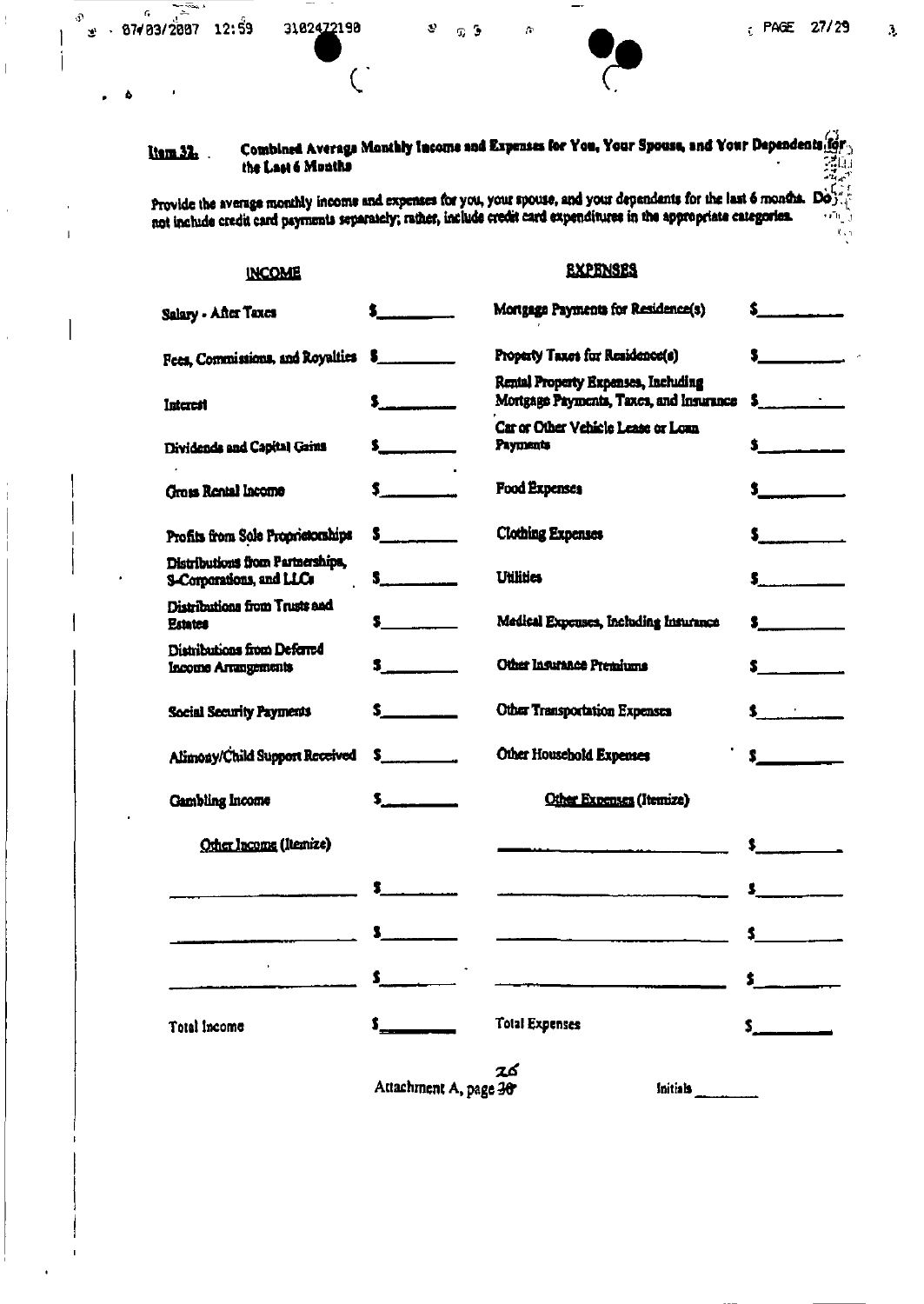$\mathbf{A}$ 

### **ATTACHMENTS**

 $\tilde{\boldsymbol{\sigma}}$ 

 $\mathbf{A}$  $\mathbb{C}$  $\ddot{\phantom{a}}$ 

|                   | List all documents that are being submitted with this financial statement. |  |
|-------------------|----------------------------------------------------------------------------|--|
|                   |                                                                            |  |
| Item No. Document | Description of Document                                                    |  |

I am submitting this financial statement with the understanding that it may affect action by the Federal Trade Commission or a federal court. I have used my best efforts to obtain the information requested in this statement. The responses I have provided to the items above are true and contain all the requested facts and information of which I have notice or knowledge. I have provided all requested documents in my custody, possession, or control. I know of the penalties for faise statements under 18 U.S.C. § 1001, 18 U.S.C. § 1621, and 18 U.S.C. § 1623 (five years imprisonment and/or fines). I certify under penalty of perjury under the laws of the United States that the foregoing is true and coerect.

**Executed ou:** 

 $\mathbf{I}$ 

(Date)

 $\mathbf{r}$ 

 $\Omega$ 

 $\overline{\phantom{a}}$  $\mathbf{I}$ 

 $\mathbf{I}$ 

 $\overline{\mathbf{I}}$ 

 $\hat{\mathbf{a}}$ 

 $-87093/2087$ 

12:59

3102422198

 $\epsilon$ 

**Signature** 

Attachment A, page 31

Initials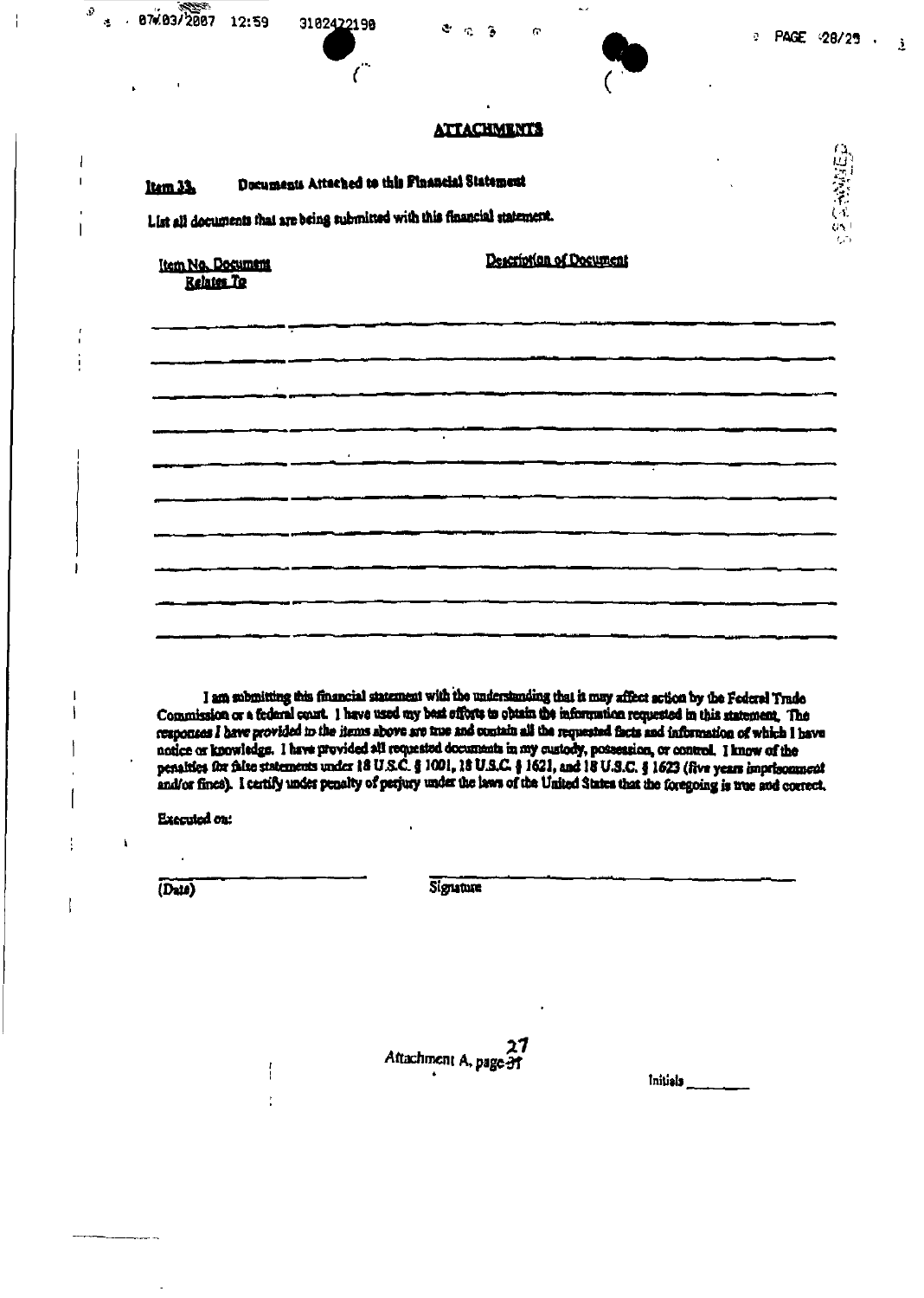| c.             | ŧ,                                                                                                                                                                                                       | $\mathbf{r}_1$ |                                                                |  | c |                          |                                                                                                                                                                                         |  | e | ġ   |
|----------------|----------------------------------------------------------------------------------------------------------------------------------------------------------------------------------------------------------|----------------|----------------------------------------------------------------|--|---|--------------------------|-----------------------------------------------------------------------------------------------------------------------------------------------------------------------------------------|--|---|-----|
|                |                                                                                                                                                                                                          |                |                                                                |  |   |                          |                                                                                                                                                                                         |  |   |     |
| 1              |                                                                                                                                                                                                          |                |                                                                |  |   | <b>PROOF OF SERVICE</b>  |                                                                                                                                                                                         |  |   | ሬ ነ |
| $\overline{2}$ |                                                                                                                                                                                                          |                | STATE OF CALIFORNIA, COUNTY OF LOS ANGELES                     |  |   |                          |                                                                                                                                                                                         |  |   |     |
| 3              |                                                                                                                                                                                                          |                |                                                                |  |   |                          | I am employed in the County of Los Angeles, State of California. I am over the age of                                                                                                   |  |   |     |
| 4              |                                                                                                                                                                                                          |                | East, Suite 2200, Los Angeles, California 90067-2523.          |  |   |                          | eighteen years and not a party to the within action; my business address is 1875 Century Park                                                                                           |  |   |     |
| 5              |                                                                                                                                                                                                          |                |                                                                |  |   |                          | On August 3, 2007, I served the foregoing document described as [PROPOSED]                                                                                                              |  |   |     |
| 6              | stipulateď preliminary injunčtion order with asset freeze,<br>REQUIRED ACCOUNTING, AND OTHER EQUITABLE RELIEF AS TO DEFENDANT<br><b>JOHN TAYLOR</b> on all interested parties in this action as follows: |                |                                                                |  |   |                          |                                                                                                                                                                                         |  |   |     |
| 7              |                                                                                                                                                                                                          |                |                                                                |  |   | <b>SEE ATTACHED LIST</b> |                                                                                                                                                                                         |  |   |     |
| 8              | ◘                                                                                                                                                                                                        |                |                                                                |  |   |                          | <b>BY MAIL:</b> I caused such envelope to be deposited in the mail at Los Angeles, California.                                                                                          |  |   |     |
| 9              |                                                                                                                                                                                                          |                |                                                                |  |   |                          | The envelope was mailed with postage thereon fully prepaid. I am "readily familiar" with<br>this firm's practice of collection and processing correspondence for mailing. It is         |  |   |     |
| 10             |                                                                                                                                                                                                          |                |                                                                |  |   |                          | deposited with the U.S. Postal Service on that same day in the ordinary course of business.<br>I am aware that on motion of the party served, service is presumed invalid if postal     |  |   |     |
| 11             |                                                                                                                                                                                                          | in affidavit.  |                                                                |  |   |                          | cancellation date or postage meter date is more than 1 day after date of deposit for mailing                                                                                            |  |   |     |
| 12             | ◻                                                                                                                                                                                                        |                |                                                                |  |   |                          | <b>BY FACSIMILE:</b> At or before 5:00 p.m., I caused said document(s) to be transmitted by                                                                                             |  |   |     |
| 13             |                                                                                                                                                                                                          |                |                                                                |  |   |                          | facsimile. The telephone number of the sending facsimile machine was (310) 553-1540.<br>The name(s) and facsimile machine telephone number(s) of the person(s) served are set           |  |   |     |
| 14             |                                                                                                                                                                                                          |                |                                                                |  |   |                          | forth in the service list. The document was transmitted by facsimile transmission, and the<br>sending facsimile machine properly issued a transmission report confirming that the       |  |   |     |
| 15             |                                                                                                                                                                                                          |                | transmission was complete and without error                    |  |   |                          |                                                                                                                                                                                         |  |   |     |
| 16             | $\mathbf{z}$                                                                                                                                                                                             |                |                                                                |  |   |                          | <b>BY E-MAIL:</b> The foregoing document was transmitted by electronic mail on said date.                                                                                               |  |   |     |
| 17             | □                                                                                                                                                                                                        |                |                                                                |  |   |                          | BY OVERNIGHT DELIVERY: I deposited such document(s) in a box or other facility<br>regularly maintained by the overnight service carrier, or delivered such document(s) to a             |  |   |     |
| 18             |                                                                                                                                                                                                          |                | provided for, addressed to the person(s) being served.         |  |   |                          | courier or driver authorized by the overnight service carrier to receive documents, in an<br>envelope or package designated by the overnight service carrier with delivery fees paid or |  |   |     |
| 19             |                                                                                                                                                                                                          |                |                                                                |  |   |                          |                                                                                                                                                                                         |  |   |     |
| 20             | □                                                                                                                                                                                                        |                | person(s) being served.                                        |  |   |                          | <b>BY PERSONAL SERVICE:</b> I personally delivered such envelope(s) directly to the                                                                                                     |  |   |     |
| 21<br>22       |                                                                                                                                                                                                          |                | foregoing is true and correct.                                 |  |   |                          | I declare under penalty of perjury under the laws of the State of California that the                                                                                                   |  |   |     |
| 23             |                                                                                                                                                                                                          |                | <b>Executed on August 3, 2007, at Los Angeles, California.</b> |  |   |                          |                                                                                                                                                                                         |  |   |     |
| 24             |                                                                                                                                                                                                          |                |                                                                |  |   |                          |                                                                                                                                                                                         |  |   |     |
| 25             |                                                                                                                                                                                                          |                |                                                                |  |   |                          | Euen Hurris                                                                                                                                                                             |  |   |     |
| 26             |                                                                                                                                                                                                          |                |                                                                |  |   | Ellen Phillips           |                                                                                                                                                                                         |  |   |     |
| 27             |                                                                                                                                                                                                          |                |                                                                |  |   |                          |                                                                                                                                                                                         |  |   |     |
| 28             |                                                                                                                                                                                                          |                |                                                                |  |   |                          |                                                                                                                                                                                         |  |   |     |
|                |                                                                                                                                                                                                          |                |                                                                |  |   |                          |                                                                                                                                                                                         |  |   |     |

PASTERNAK, PASTERNAK & PATTON

o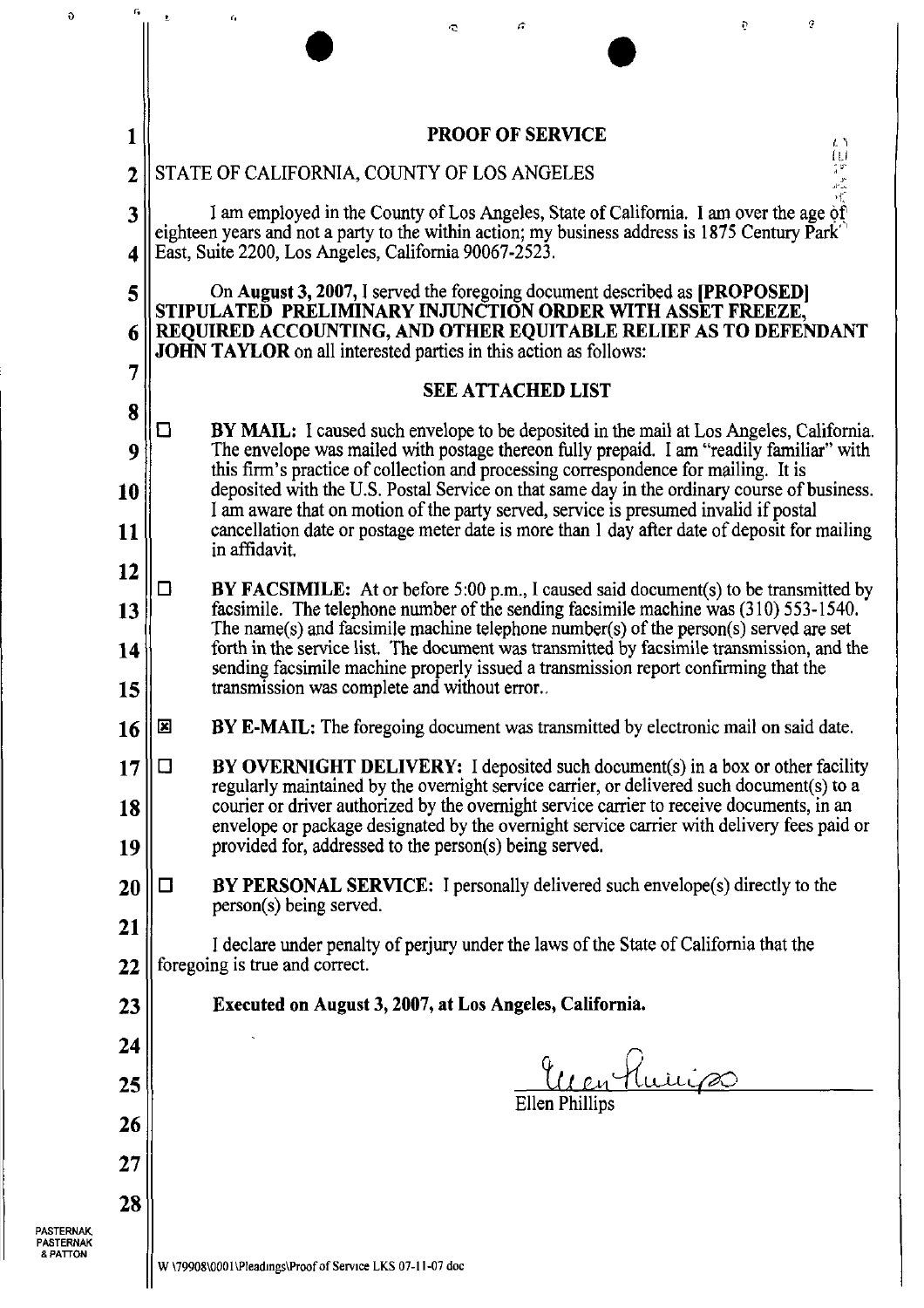| 1<br>2                     | Federal Trade Commission v. Burnlounge, Inc., Juan Alexander Arnold, John Taylor, Rob<br>6. I<br><b>DeBoer and Scott Elliott, etc., et al.</b><br>$\vert \vert \vert$<br>United States District Court Western Division Case No. CV 07 03654 GW FMOx |                                                            |  |  |  |  |  |  |
|----------------------------|-----------------------------------------------------------------------------------------------------------------------------------------------------------------------------------------------------------------------------------------------------|------------------------------------------------------------|--|--|--|--|--|--|
| 3                          | Ľ,                                                                                                                                                                                                                                                  |                                                            |  |  |  |  |  |  |
| 4                          |                                                                                                                                                                                                                                                     | <b>Service List</b>                                        |  |  |  |  |  |  |
| 5<br>6                     | Chris M. Couillou, Esq.<br>Gerald S. Sachs, Esq.<br>225 Peachtree Street, NE, Suite 1500                                                                                                                                                            | Counsel for Plaintiff,<br>Federal Trade Commission         |  |  |  |  |  |  |
| 7<br>8<br>9                | Atlanta, Georgia 30303<br>Telephone: 404.656.1353<br>Facsimile: 404.656.1379<br>E-Mail: ccouillou@ftc.gov                                                                                                                                           |                                                            |  |  |  |  |  |  |
| 10<br>11<br>12<br>13       | Thomas A. Brackey, II, Esq.<br>Freund & Brackey<br>427 North Camden Drive<br>Beverly Hills, CA 90210<br>Telephone: 310.247.2165<br>Facsimile: 310.247.2190<br>E-Mail: tbrackey@freundandbrackey.com                                                 | Counsel for Defendant, Rob Deboer,<br><b>Scott Elliott</b> |  |  |  |  |  |  |
| 14<br>15<br>16<br>17<br>18 | Sheldon Sloan, Esq.<br>Lewis, D'Amato, Brisbois, etc.<br>11111 Santa Monica Boulevard, Suite 230<br>Los Angeles, CA 90025<br>Telephone: 310.268.0622<br>Facsimile: 310.268.2450<br>E-Mail: ssloanlaw@aol.com                                        | Co-Counsel for Burnlounge, Inc.                            |  |  |  |  |  |  |
| 19<br>20<br>21<br>22<br>23 | D J. Poyfair, Esq.<br>Bennett L. Cohen, Esq.<br>Shughart, Thomson & Kilroy<br>1050 17th Street, Suite 2300<br>Denver, CO 80265<br>Telephone: 303.572.9300<br>Facsimile: 303.572.7883<br>E-Mail: dipoyfair@stklaw.com                                | Co-Counsel for Burnlounge, Inc.                            |  |  |  |  |  |  |
| 24<br>25<br>26<br>27<br>28 | Michael Wachtell, Esq.<br><b>Buchalter Nemer</b><br>1000 Wilshire Boulevard, Suite 1500<br>Los Angeles, California 90017-2457<br>Telephone: (213) 891-0700<br>Facsimile: 213.630.5760<br>E-Mail: mwachtell@buchalter.com                            | Counsel for Juan Alexander Arnold                          |  |  |  |  |  |  |

 $\hat{\mathbf{c}}$ 

 $\tilde{\mathcal{F}}$ 

 $\hat{\mathbf{n}}$ 

 $\tilde{\alpha}$ 

**PASTERNAK,<br>PASTERNAK<br>& PATTON** 

 $\circ$ 

 $\frac{1}{4}$ 

 $\overline{\phantom{a}}$ 

 $\frac{1}{4}$  $\frac{1}{4}$ 

 $\bar{1}$ 

 $\overline{1}$  $\frac{1}{4}$ 

 $\frac{1}{4}$ 

 $\overline{\phantom{a}}$ 

 $\frac{1}{4}$  $\frac{1}{4}$   $\tilde{\mathbf{G}}$ 

 $\overline{\mathbf{I}}$ 

 $\bar{\mathbf{z}}$ 

 $\bar{t}_{\rm f}$ 

 $\overline{2}$